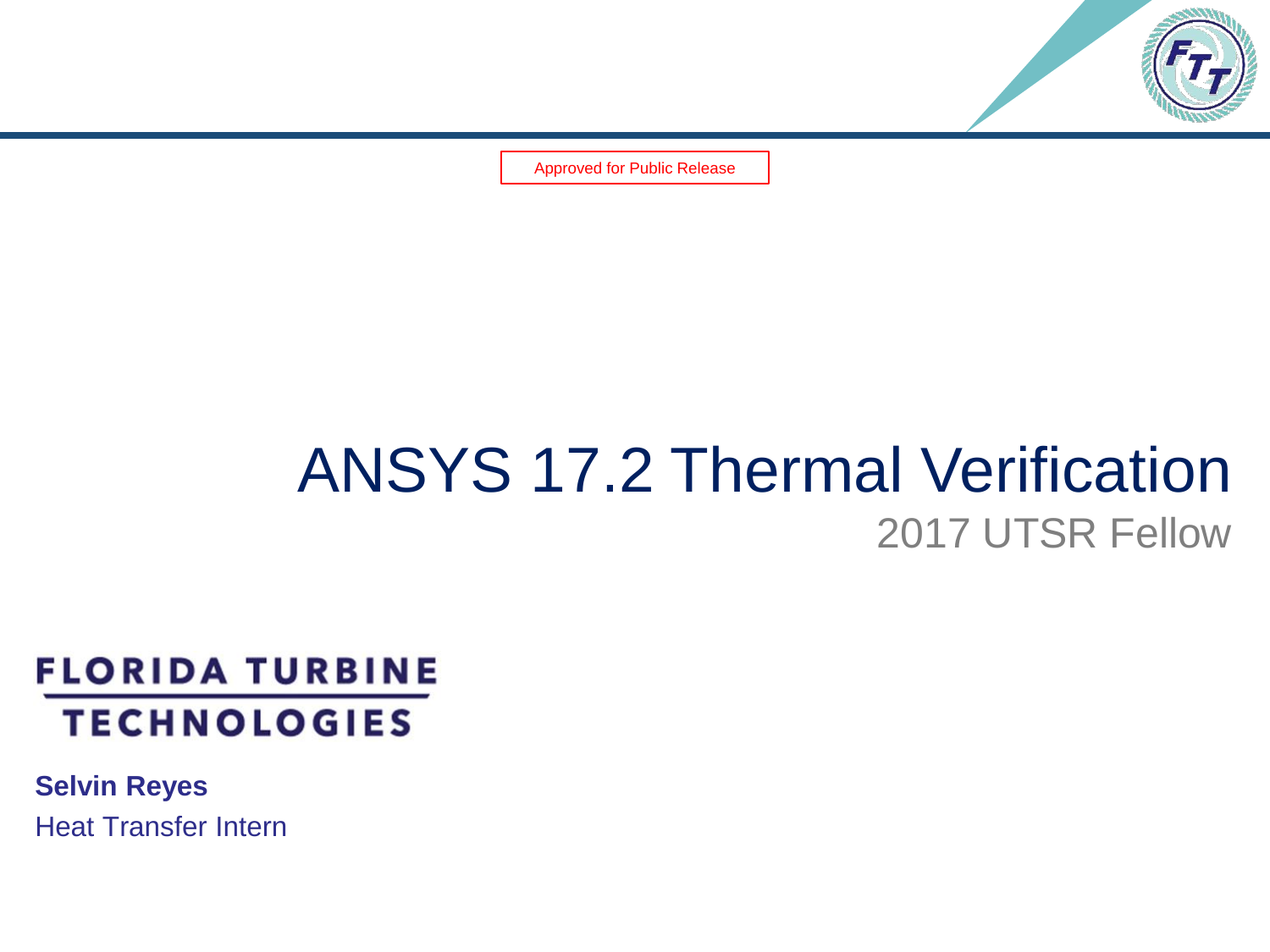- Born in Miami, FL
- Student from the University of Central Florida (UCF)
- Graduated with Bachelor's degree in Mechanical Engineering in December 2016
- Research Assistant at Center for Advanced Turbomachinery and Energy Research (CATER)
- Currently pursuing a Masters' degree  $\sim$  May/August 2018
- Fellow/Intern from the University Turbine System Research Program
- **Hobbies**











Approved for Public Release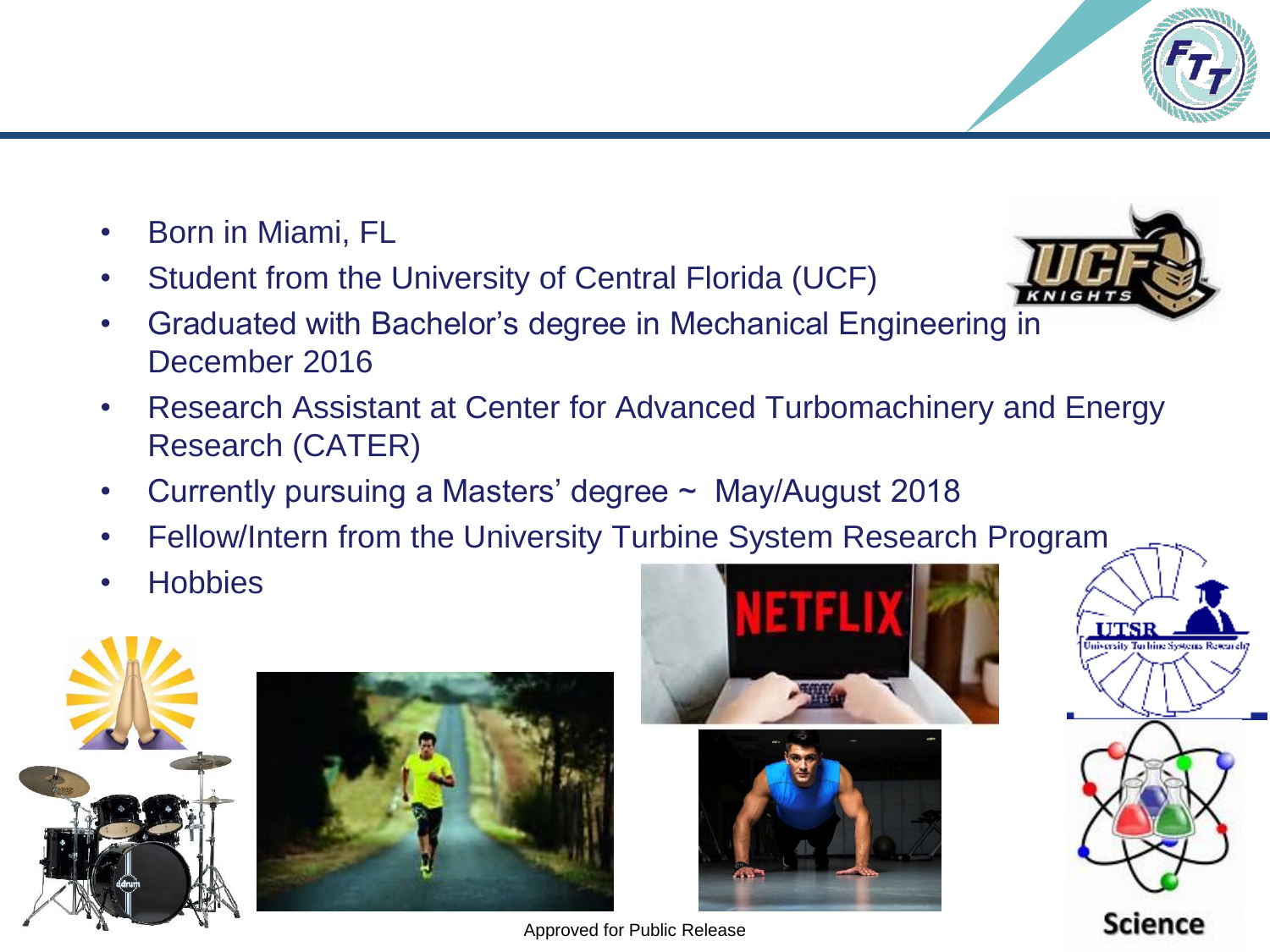



- Introduction
- Building Up The Model
- Macro To Apply Boundary Conditions
- Results
- Hand Calculations
- Post Processing of Results
- Conclusion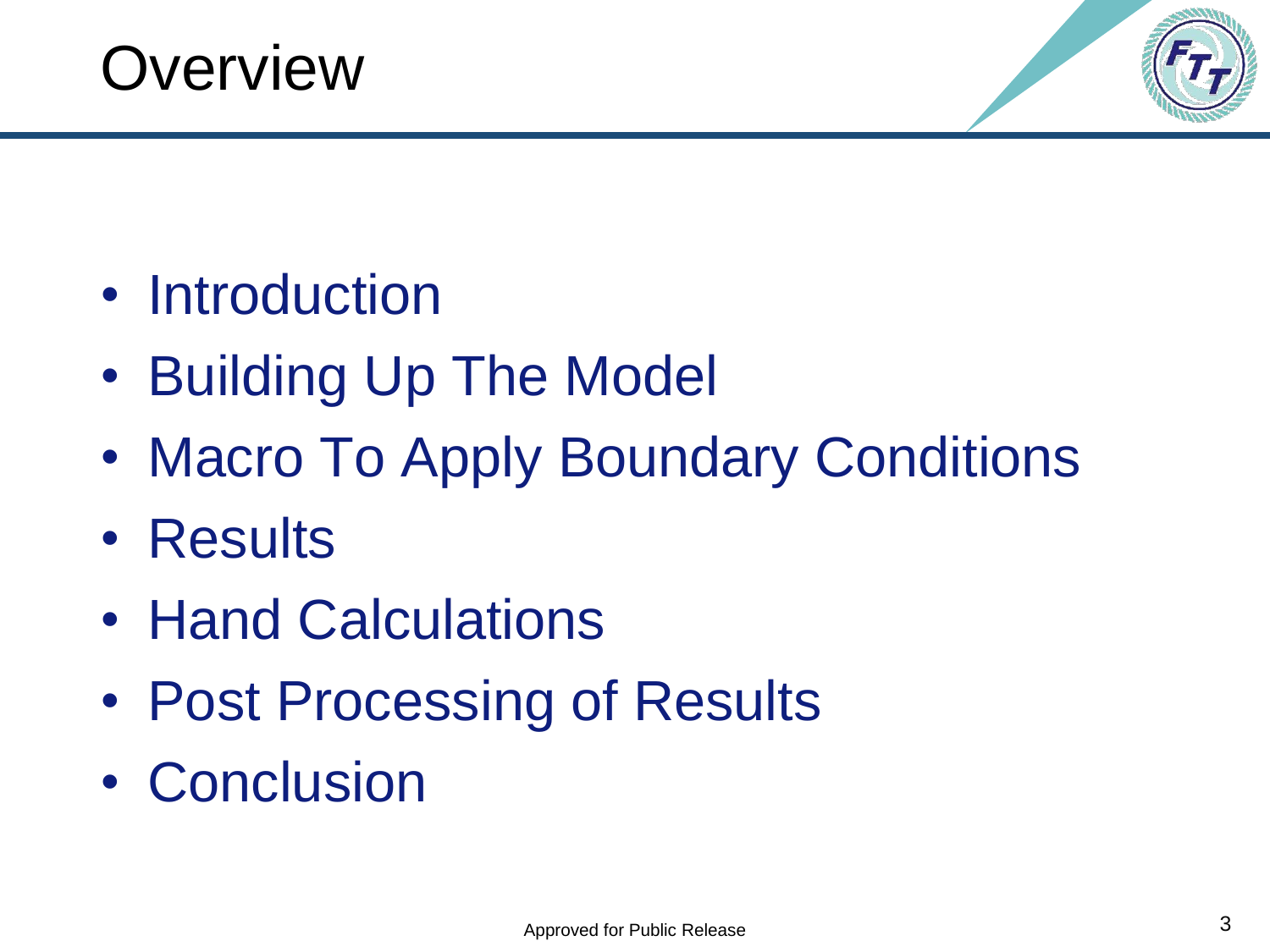

- FTT utilizes ANSYS to perform structural and thermal analyses
- FTT upgrades to newly available ANSYS versions periodically depending on the overall improvements over older versions
- One of the main reasons to upgrade is due to the lack of support from ANSYS over older versions so it is only practical to upgrade
- Before upgrading, it would be valuable for a verification process to take place that checks key features and capabilities along with comparison to older versions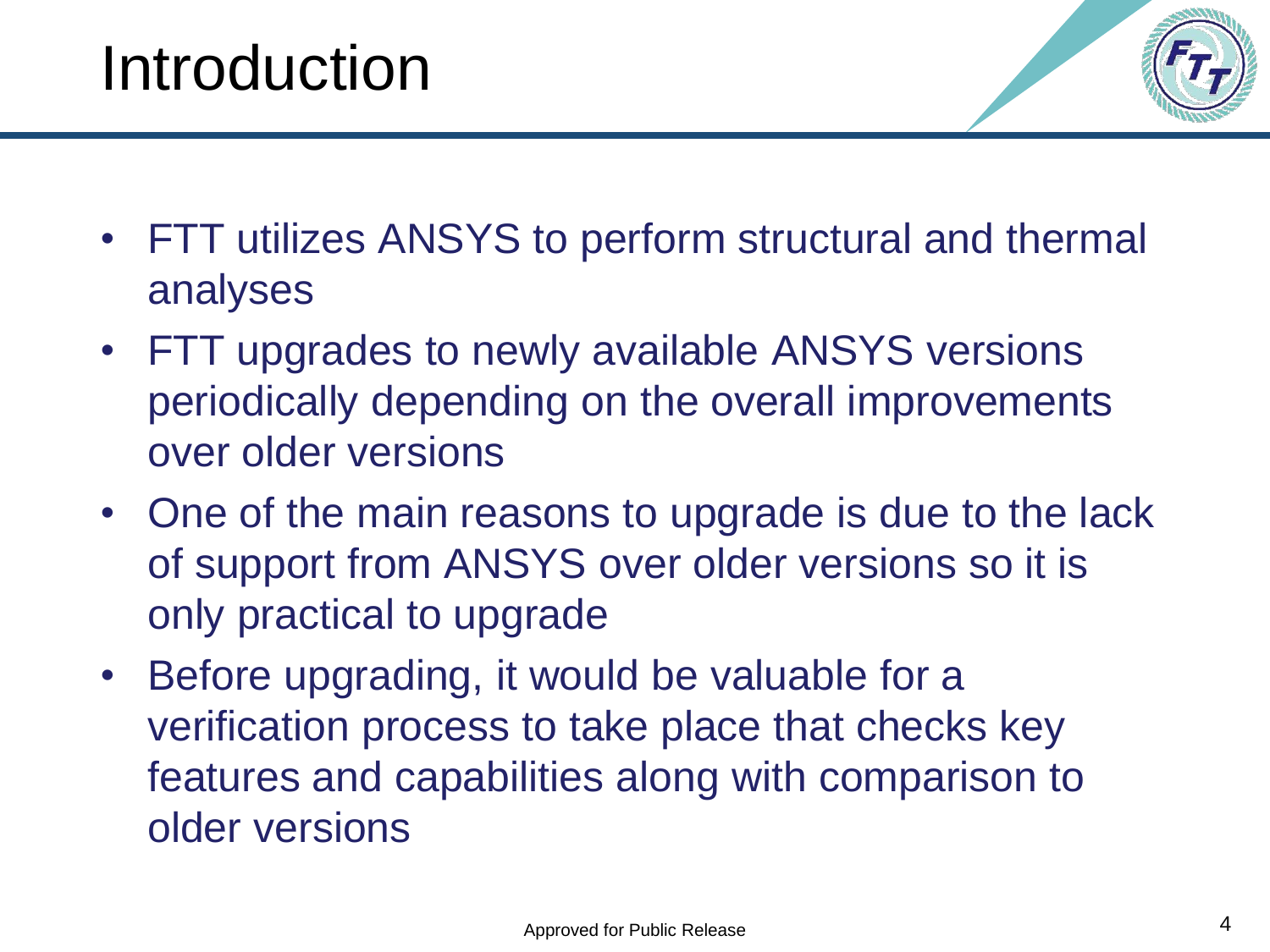

- Full fluid network as appropriate
- Aero BCs are fictitious (Not controlled/proprietary)
- Secondary flows estimated on %G1C basis (% of engine compressor inlet flow)
- HTCs applied using order-of-magnitude rule of thumb (i.e. not actually calculated)
- Steady State (SS) and Transient Analysis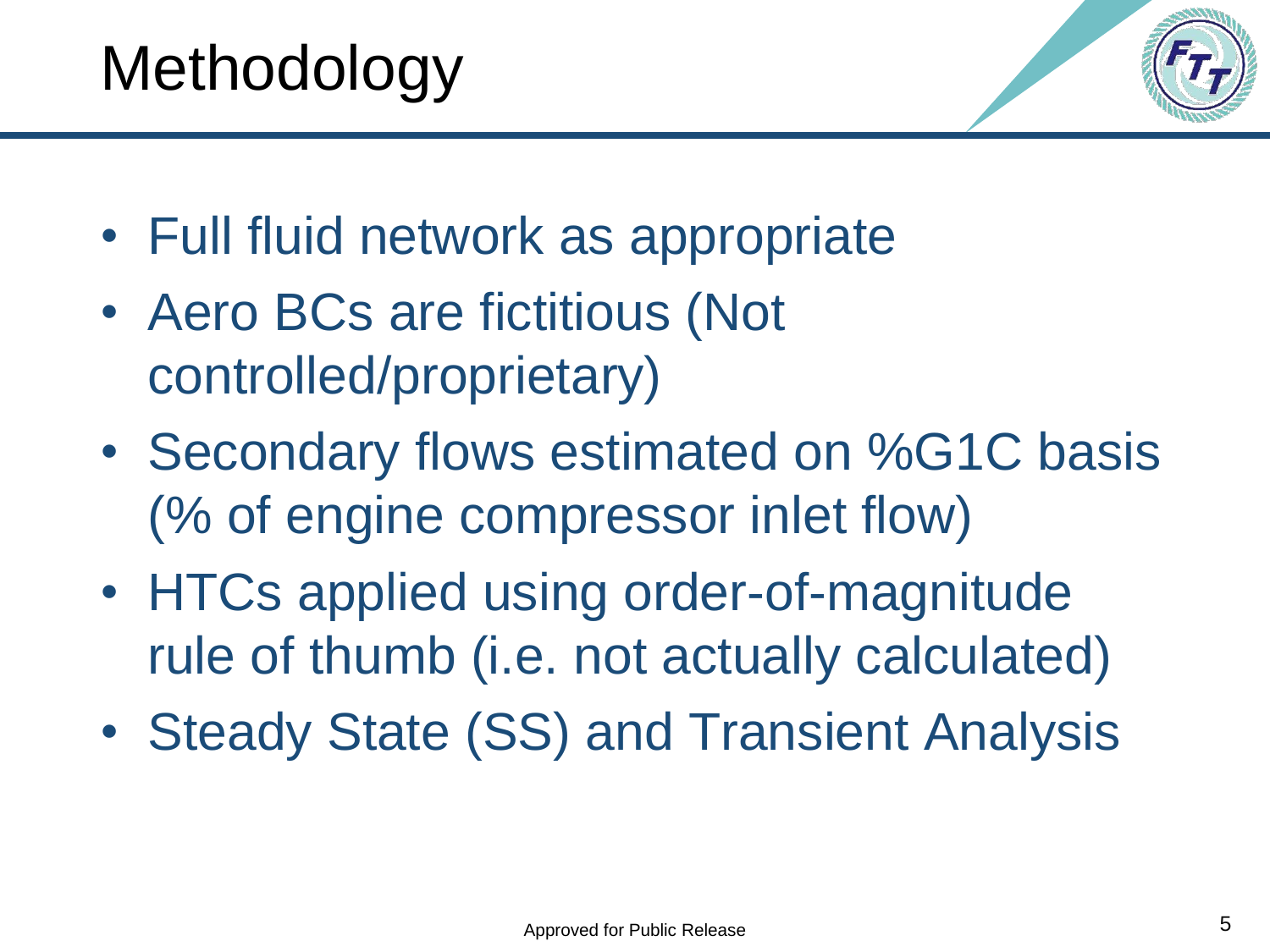



- Post-processing will assume that the baseline version 14.5 (to which the new version 17.2 is being compared) is entirely reliable
- Check transient time selection
	- Plot both time points
	- Compare Oscillation limit (OSLM) for all timepoints which express the stability of results
		- Success if OSLM < 1
		- Failure if OSLM > 1 for more than 1 second
- Run Macro
	- Compares all nodal temperatures at timepoints as defined by baseline analysis (i.e. if timepoints aren't identical, new transient thermals will be interpolated)
	- Writes out maximum ΔTemp vs time
		- Success  $[ΔT<1]$ ; failure  $[ΔT>1]$
		- If criteria not met, investigate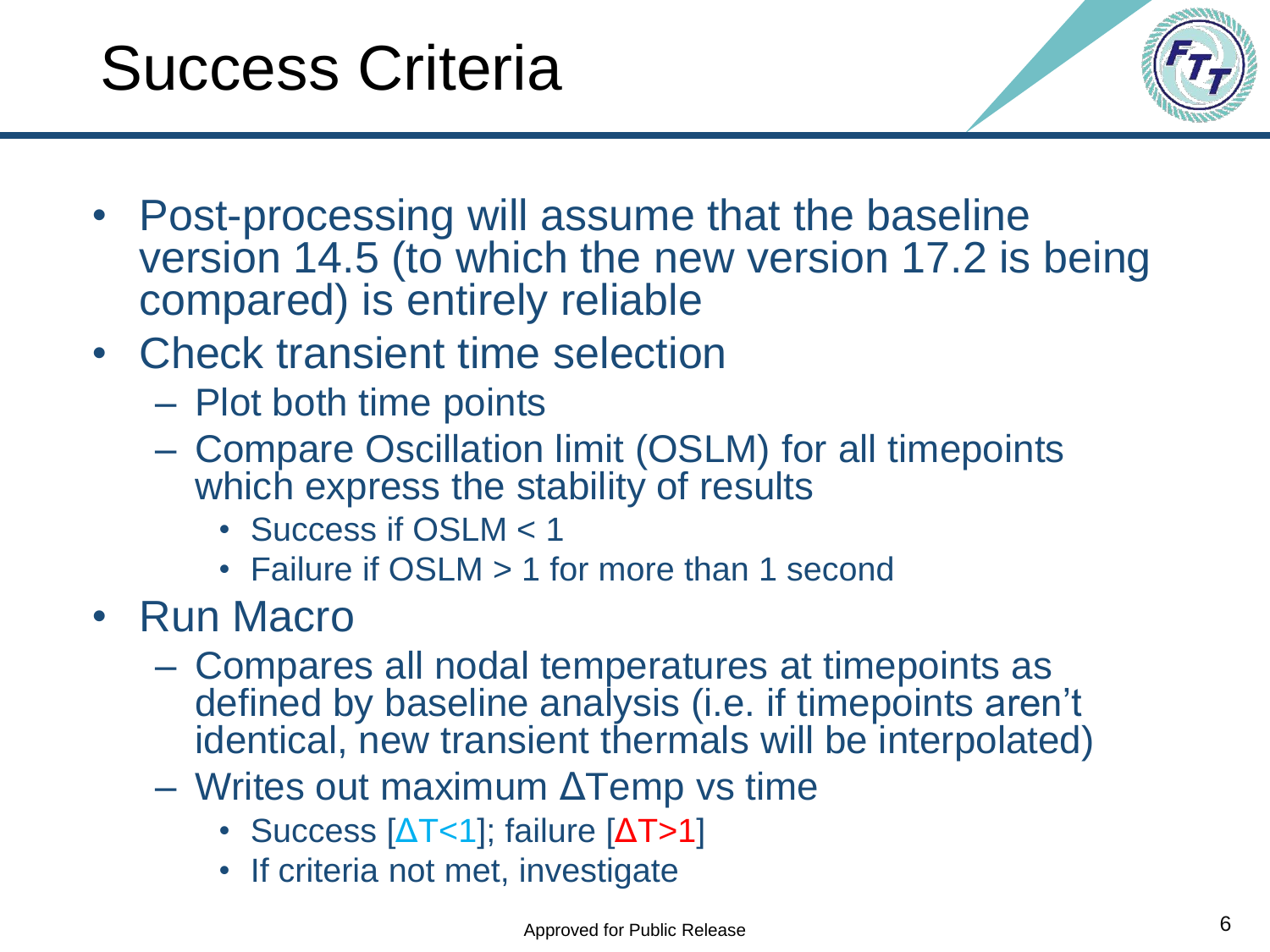### Project Requirements

- 2D Model
	- **Conduction** 
		- Axisymmetric
		- Plane with thickness
	- **Convection** 
		- W/ Xtra node
		- W/out Xtra node
		- In holes
	- Radiation
		- To a node
		- To a surface
	- **Advection** 
		- W/ standard convection
		- W/ multiple fluids
		- W/ windage and surface heat generation
		- W/ Radiation
	- **Contact** 
		- High TCC
		- Low TCC



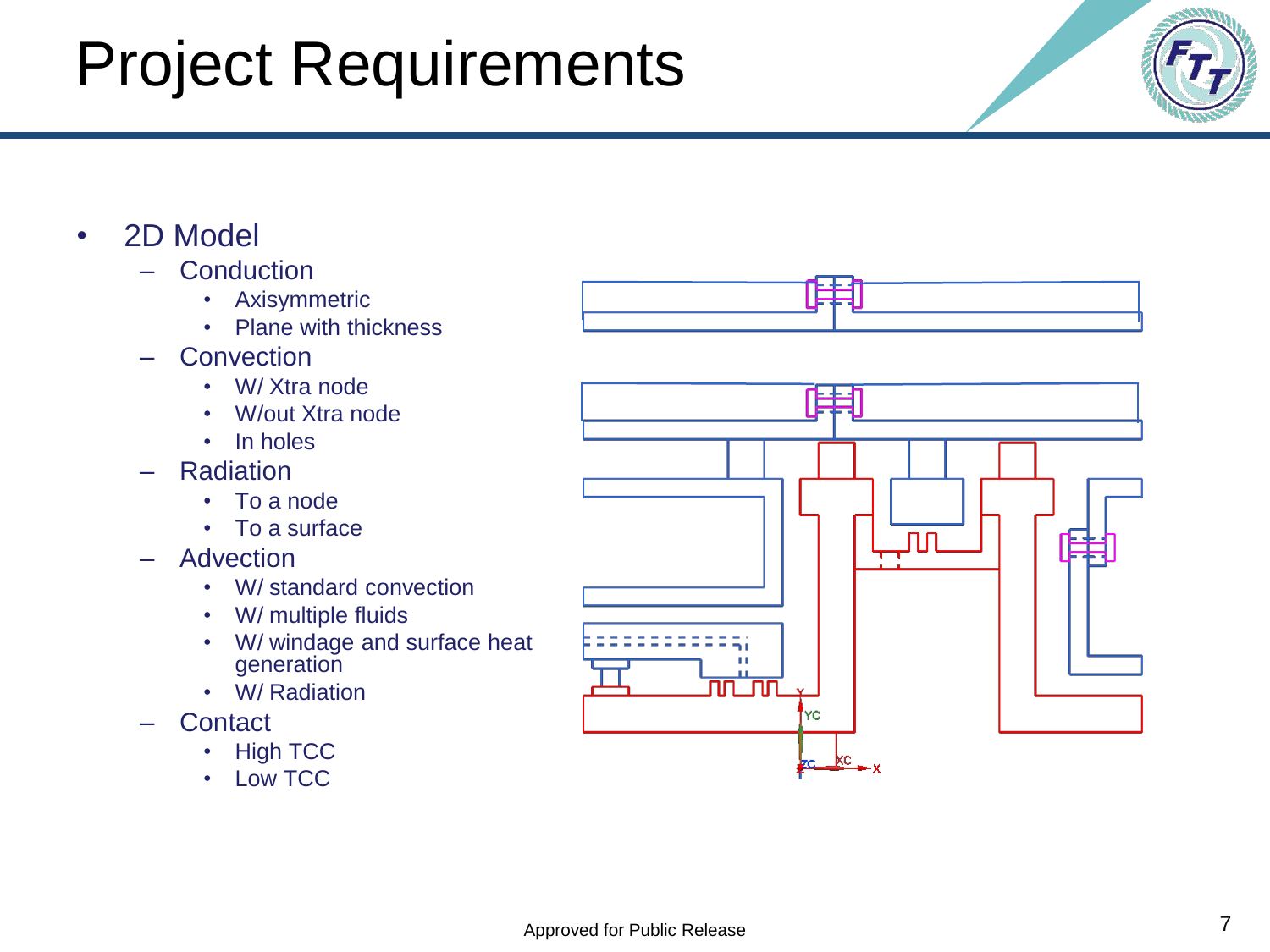#### 2D Model Overview

• General model of a simple turbine

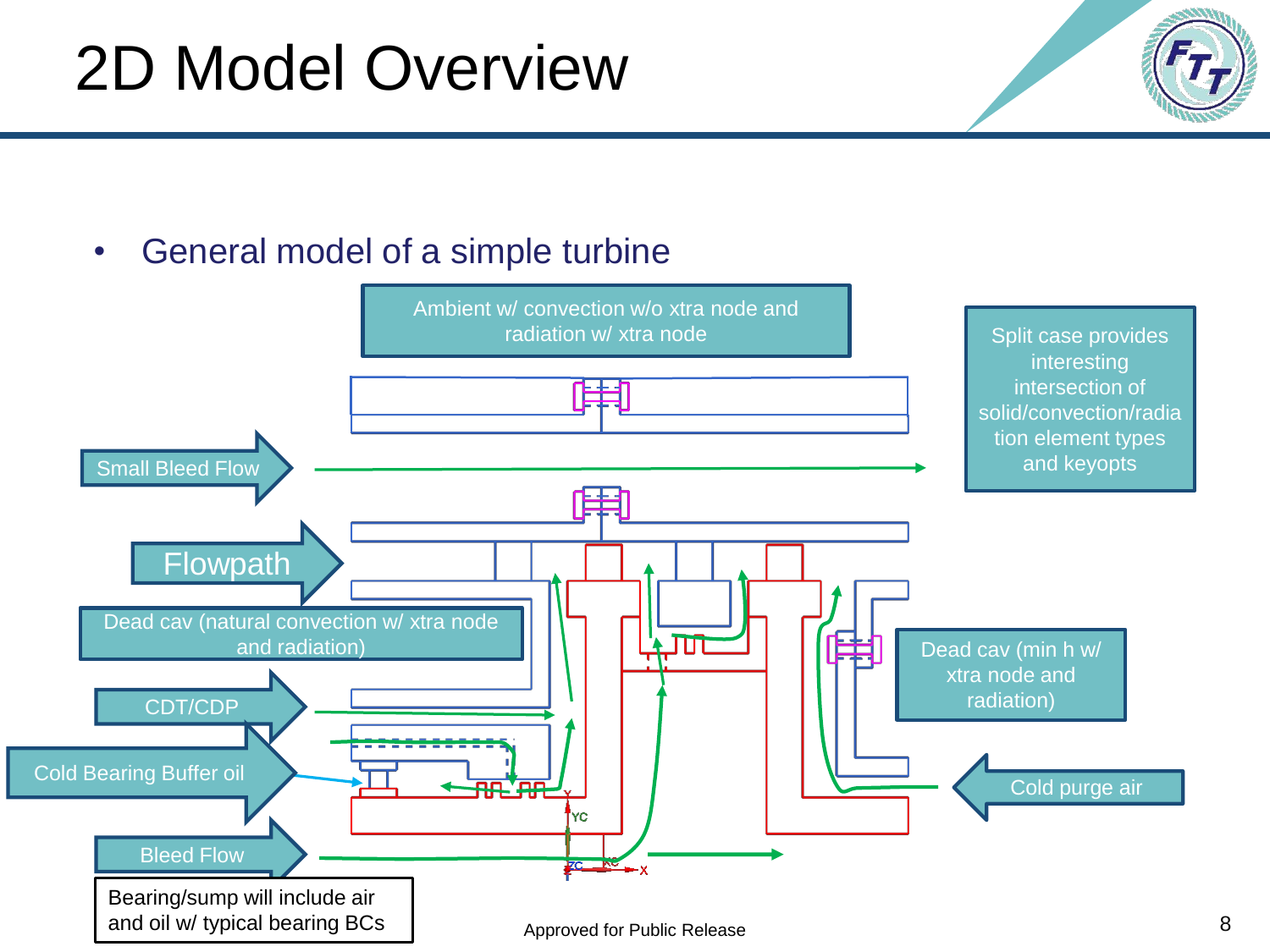

# Building Up The model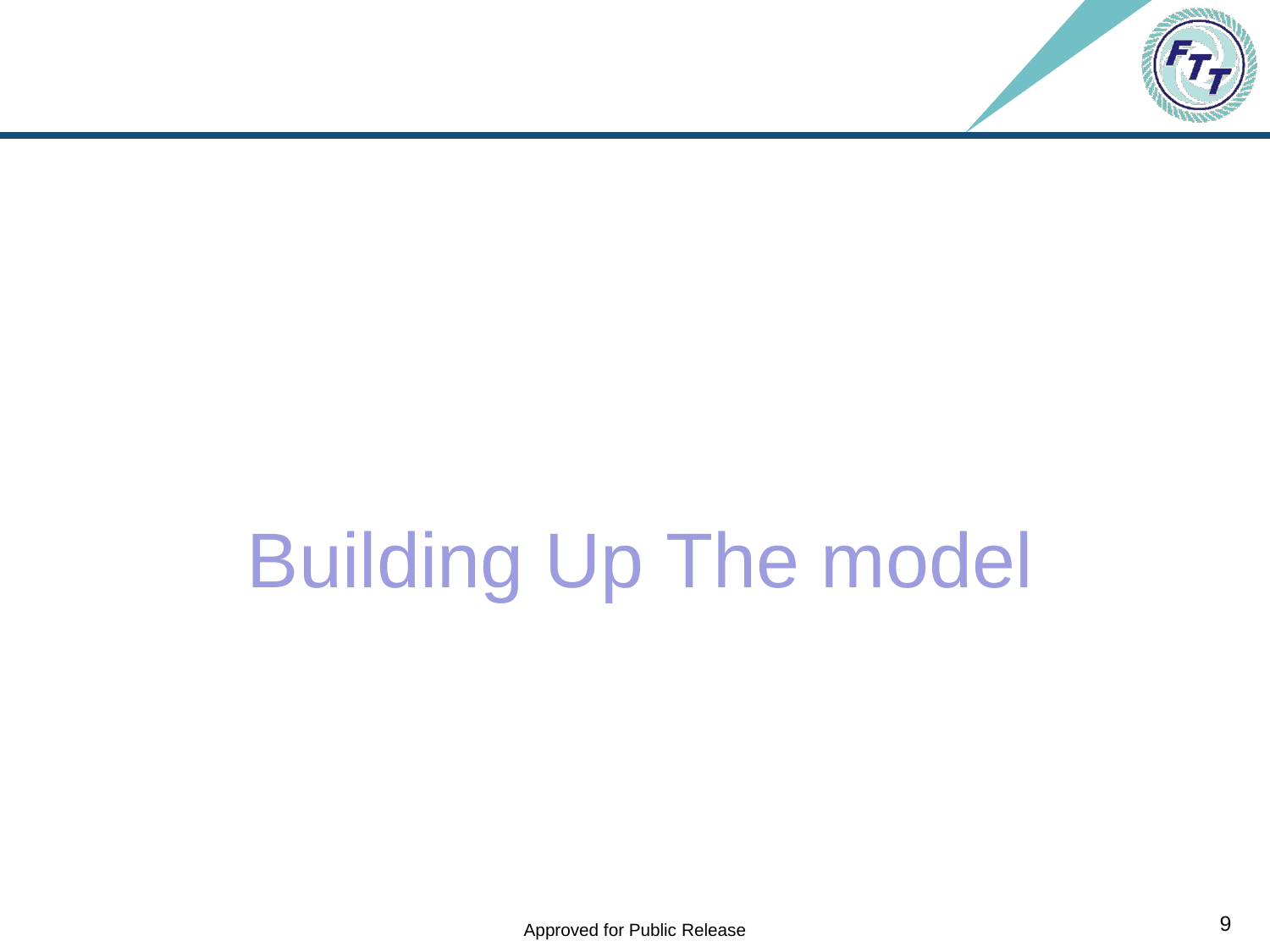### Element Attributes

- Element Type
	- PLANE77
		- Elements for metal components
		- Axisymmetric or Plane w/ thickness
	- SURF151
		- To model convection/advection on surfaces w/ or w/o extra node
		- Radiation to a node
	- SURF152
		- Same as surf151 but to plane w/ thickness elements
	- FLUID116
		- To model fluid flow
	- TARGE169 & CONTACT172
		- To specify contact resistance b/w parts
	- LINK33 & MATRIX50
		- To model radiation in an enclosure
- Material
	- \*Material properties were given\*
	- 2 air, 3 oil, 718 Nickel Based Alloy
	- Density  $[\rho]$
	- Specific Heat  $[cp]$
	- Viscosity  $[\mu]$
	- Thermal Conductivity  $[k]$
	- $-$  Emissivity  $\lceil \epsilon \rceil$
	- $-$  Thermal Expansion  $[1/\text{°F}]$
	- Real Constants
		- **Thickness**
		- Angular velocity
		- Swirl factor
		- Gravitational constant
		- Joule constant
		- Stephan Boltzmann constant
		- View/Form factor
		- Etc.…

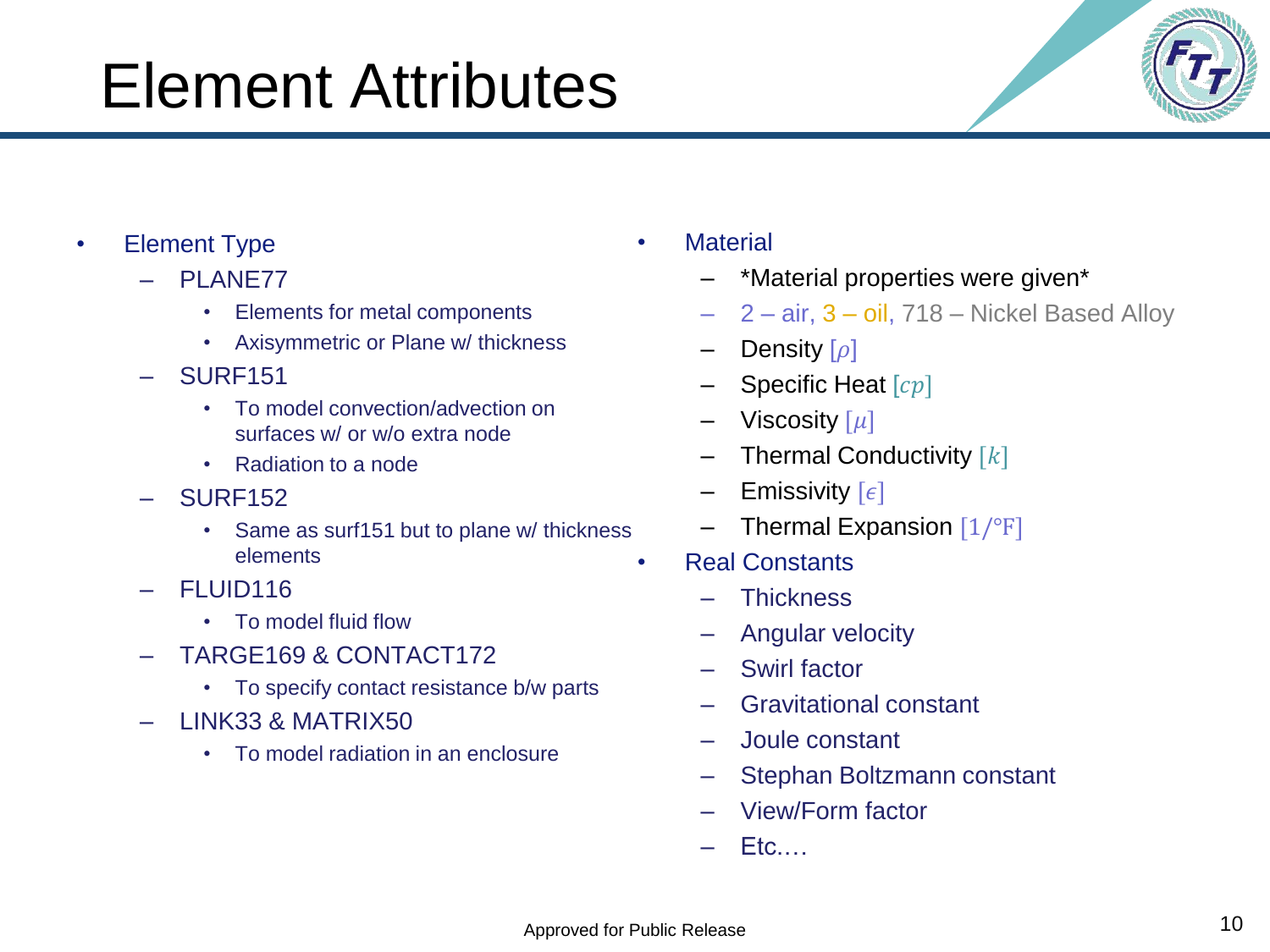#### Complete Model (Area & Element Plot)



Approved for Public Release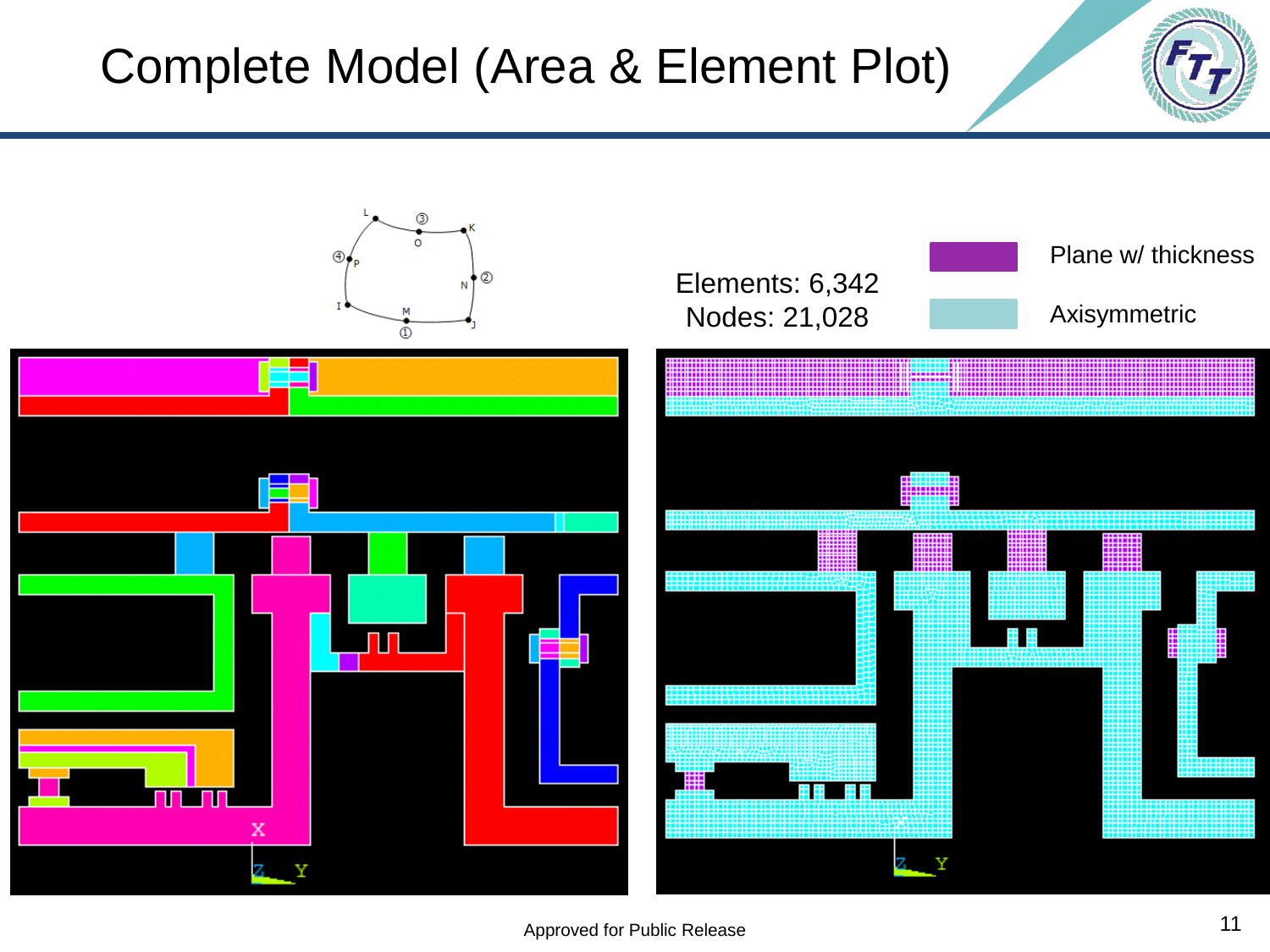## 2D Model Overview

- HTCs are order-of-magnitude values (no proprietary correlations used)
- Boxes show HTCs in BTU/hr/ft^2/F

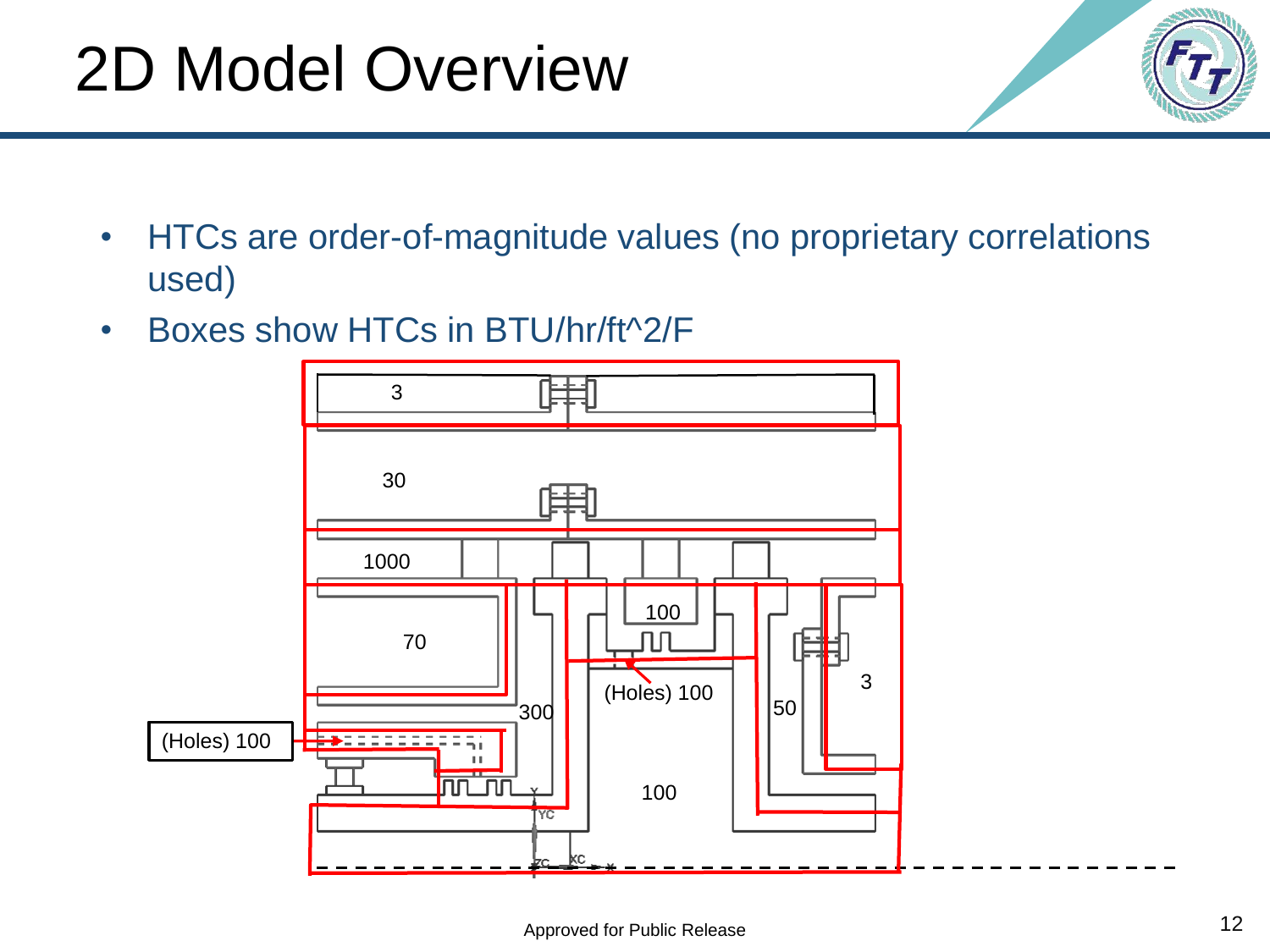#### Approved for Public Release

## Entry Temperatures & Flow Rates

- Model generically mimics the features of a simple turbine
- Aero Design Point (ADP) values at 20,000 RPM

![](_page_12_Figure_4.jpeg)

![](_page_12_Picture_6.jpeg)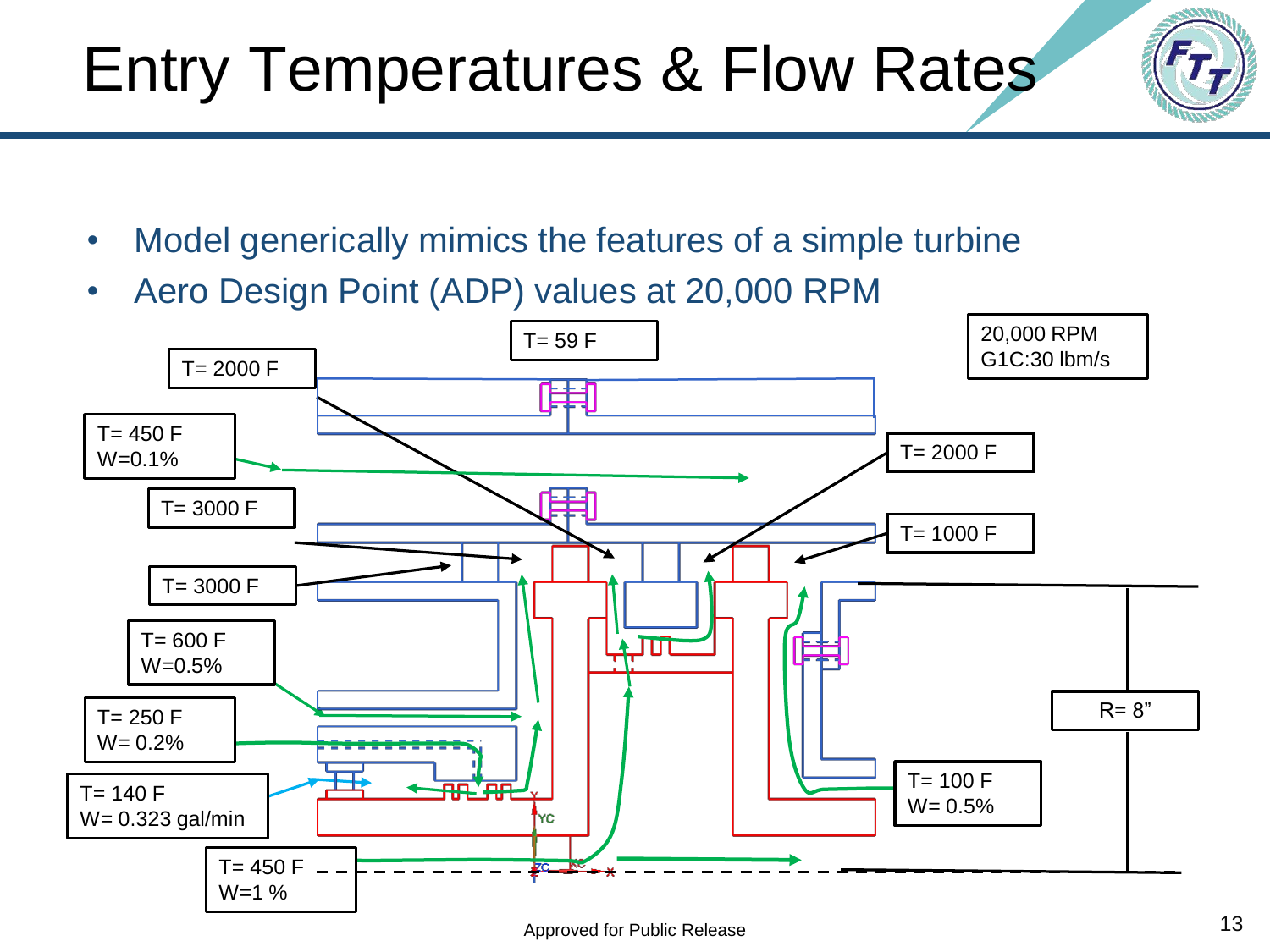![](_page_13_Picture_0.jpeg)

# Macro Creation for boundary conditions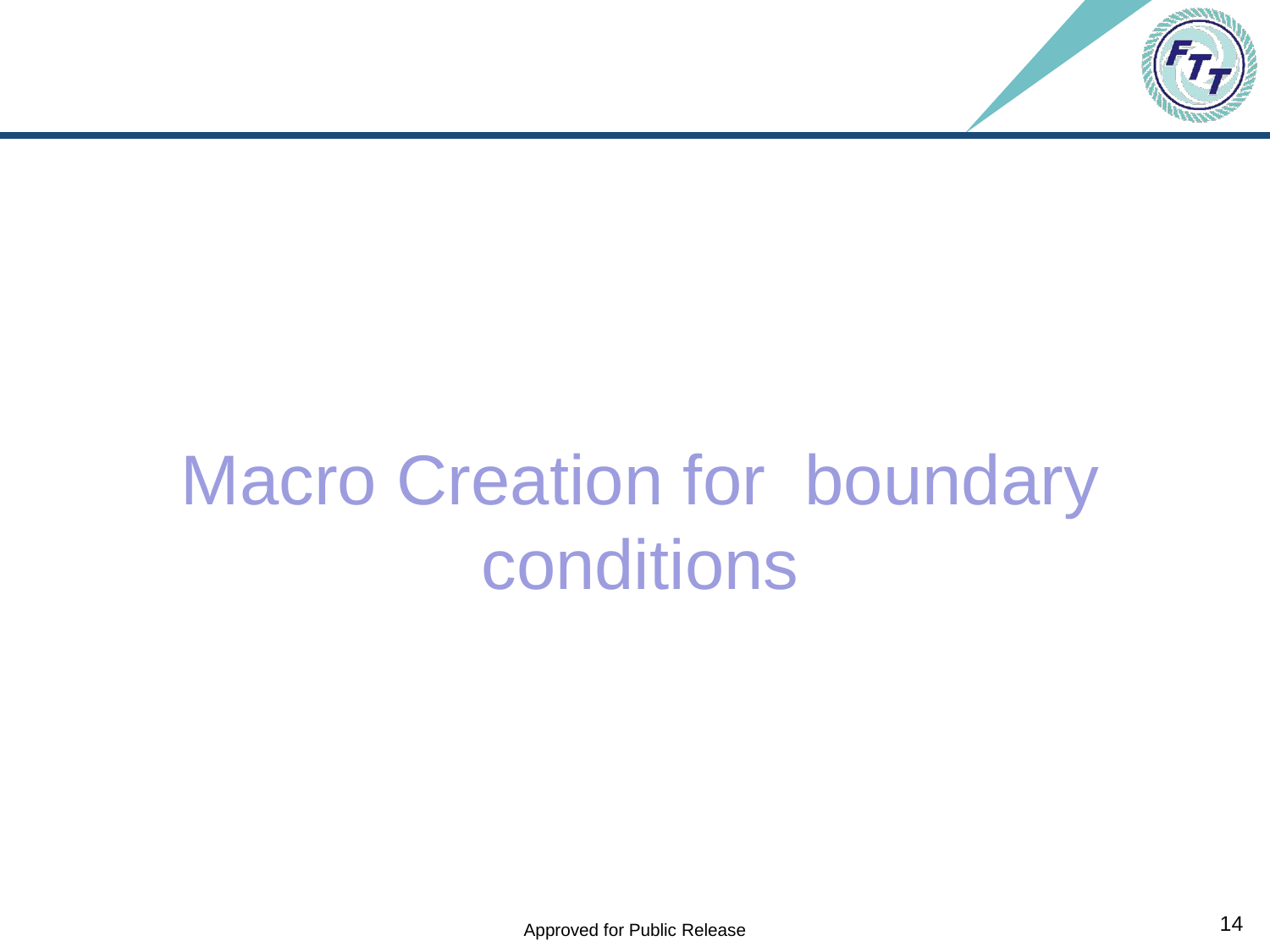# SS/Transient

- Step 1; 0.01 s – SS 0 RPM
- Step 2; 30 s
	- End Transient Accel
- Step 3; 3629.999 s
	- End Transient Dwell @ N RPM
- Step 4; 3630 s
	- SS ADP
- Step 5; 3660 s – End Transient Decel
- Step 6; 7260 s
	- End Transient Dwell @ 0 RPM
- Step 7; 7261 s
	- SS ADP Accel
- Step 8; 7264 s
	- End Transient Estop Decel
- Step 9; 10864 s
	- Post Estop Transient Dwell @ 0 RPM

![](_page_14_Figure_18.jpeg)

![](_page_14_Picture_19.jpeg)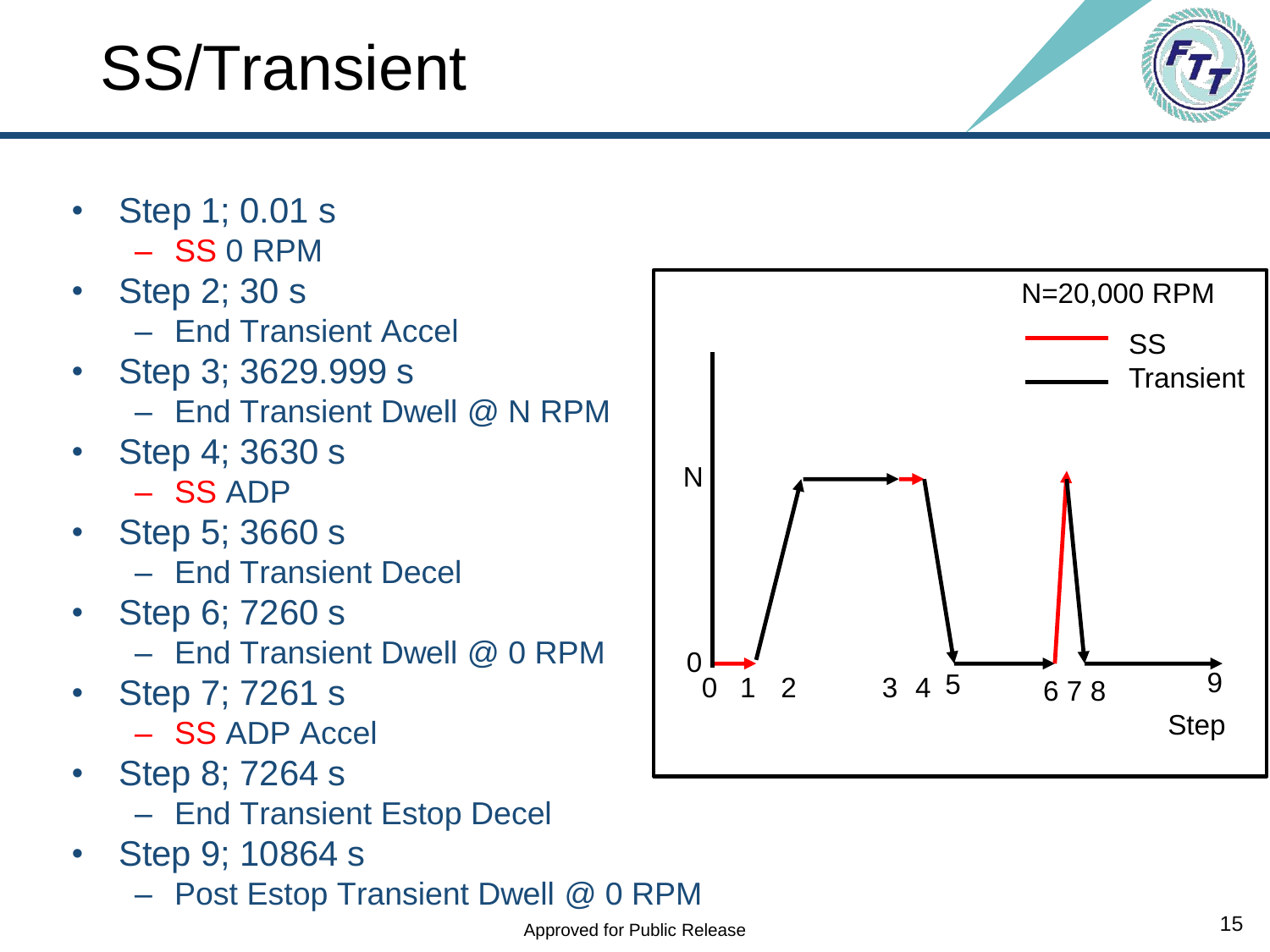## Macro Creation

![](_page_15_Picture_1.jpeg)

- Created a macro to be read into ANSYS that would apply all necessary BC's and solve transiently/SS
- Coded in ANSYS Parametric Design Language (APDL)
- Used \*dim command to create several tables to define all BC's with respect to time
	- Flow rate
	- Upstream temperature to all entry fluid nodes
	- Heat generation on the fluid nodes and bearing
	- Bulk temperature and HTC values to all locations where SURF151 and SURF152 were implemented
	- Speed in rad/s for the different time intervals
- Created arrays to state when to run transiently or SS for a total of 9 load steps
- All BCs are parameterized to change linearly b/w load steps by ANSYS
- ADP values at 20,000 RPM and standard/min values at 0 RPM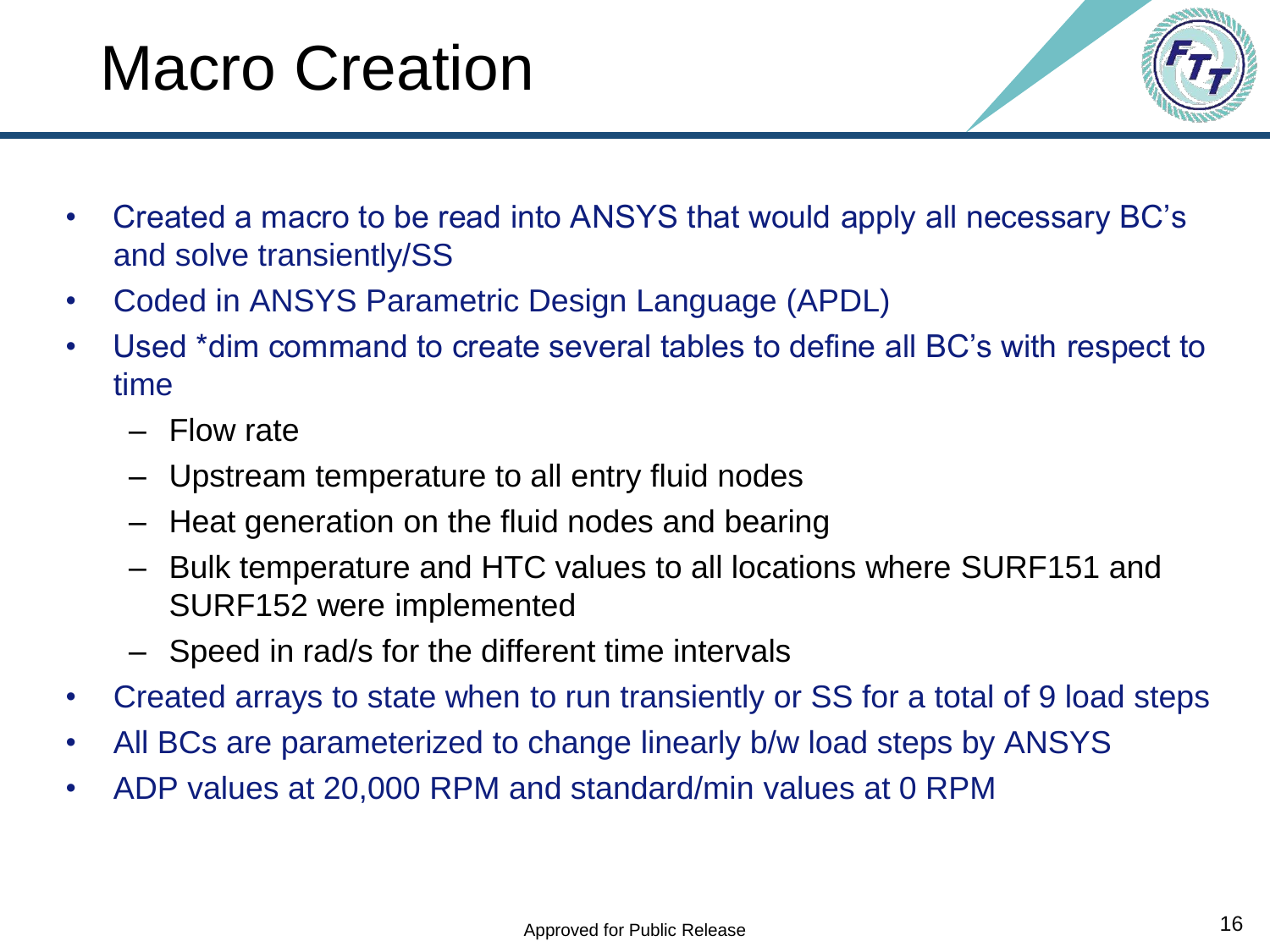![](_page_16_Picture_1.jpeg)

- A Do-Loop is utilized to define every BC accordingly to whether Transient or SS solution type is selected
- A variable "curtime" was defined to be the current runtime, which linked every BC with respect to that current time to then be applied to all mentioned parameters
- Most real constants related to FLUID116 and SURF151/152 are defined in the loop
	- Angular acceleration, gravitational constant, and swirl factors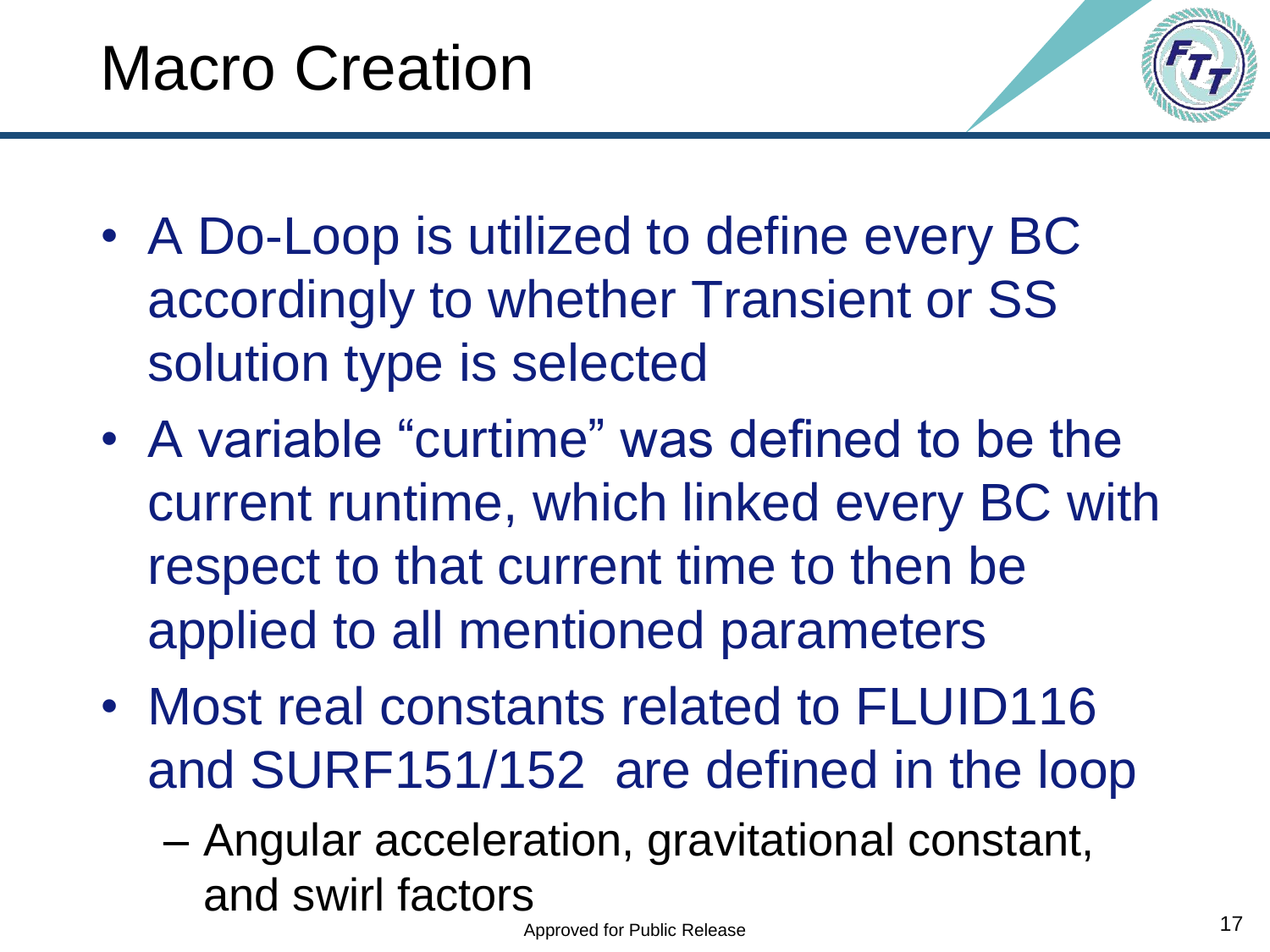#### • 1  $sling = [slug * \frac{ft}{in}]$ – (*simplifying a group of units)* •  $Q = \frac{BTU}{A}$

Units and Conversions

- 1  $\ln f = 1$   $\frac{\sin g * f}{f}$  $s^2$
- $1$   $slug = 32.17$   $lbm$
- $\rho = \left[\begin{array}{c} \frac{\sin \theta}{\sin^3} \end{array}\right]$  $in^3$ ]
- $cp = \frac{BTU}{\sin \pi x}$ sling∗°F

• 
$$
\mu = \frac{\text{sing}}{\text{in}^*\text{s}}
$$

• 
$$
k = \frac{BTU}{s * in*^{\circ}F}
$$

\n- $$
Q'' = \frac{BTU}{s * in^{2} * \mathbb{F}}
$$
\n- $$
W = \frac{lbm}{s} * \left(\frac{1}{386}\right) = \frac{sling}{s}
$$
\n- $$
\omega = \frac{2\pi N}{60}
$$
\n- Temperature;  ${}^{\circ}\mathsf{F}, \mathsf{R}$
\n

• HTC = 
$$
\frac{BTU}{hr * ft^{2} * {}^{o}F} * \left(\frac{1}{518400}\right) = \frac{BTU}{s * in^{2} * {}^{o}F}
$$

![](_page_17_Picture_11.jpeg)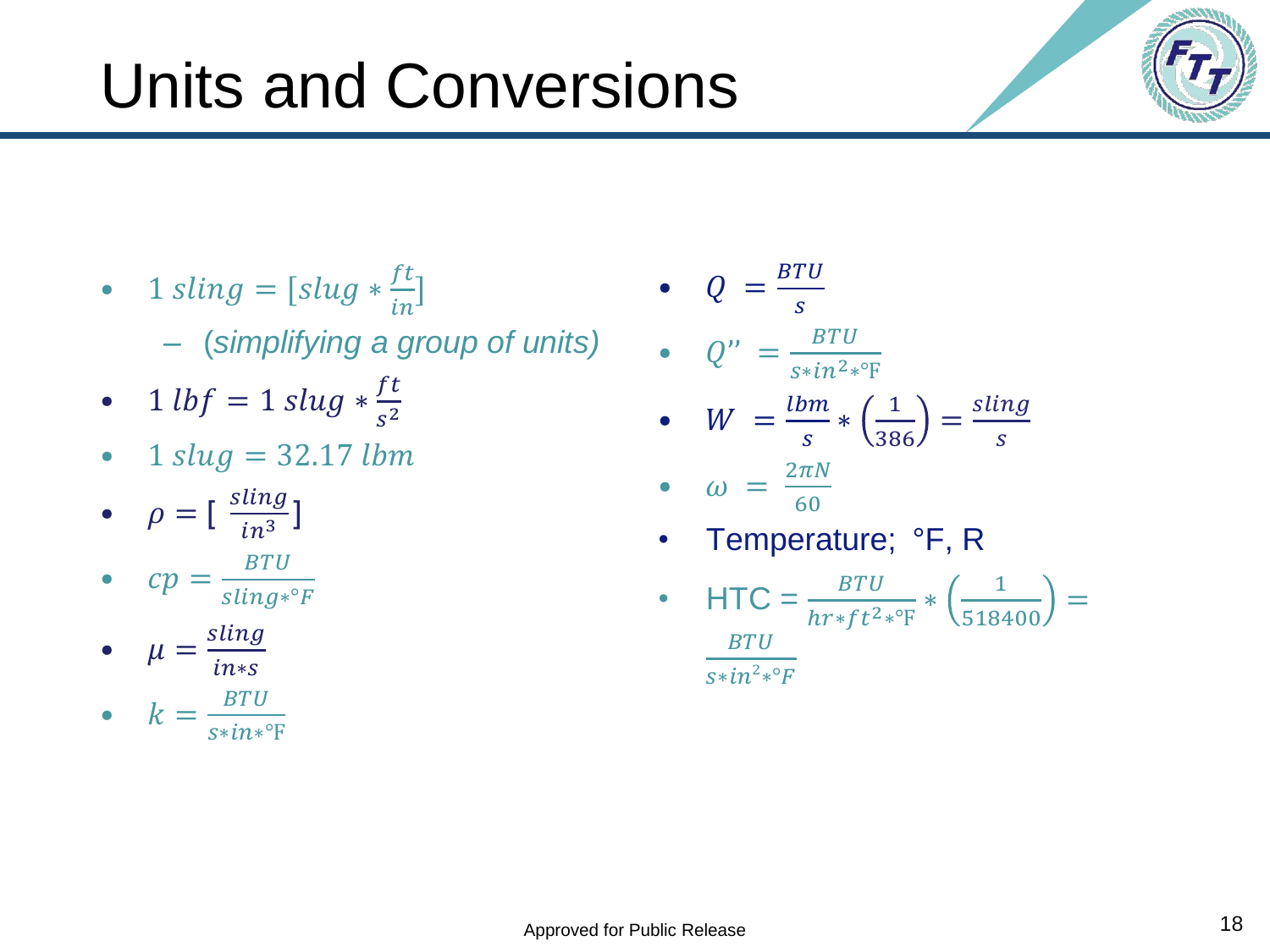### **Equations**

![](_page_18_Picture_1.jpeg)

•  $Q_{conv} = HTC * As * (Ts - Tbulk)$ 

• 
$$
Q\text{-cond} = K * Ac * \frac{T2 - T1}{\Delta x}
$$

- Q\_rad =  $\sigma$ \* $As$ \* $\epsilon$  \*  $(Ts^4 Tsurr^4)$
- $Trel = T_{tot}+U^{2*}(1-2xk)/(2*g^{*})^{*}Cp)$
- $T = T_{\infty} + (Ti T_{\infty}) * e^{-(t/\tau)}$

$$
\bullet \quad \tau = \frac{\rho * V * cp}{h * As}
$$

• 
$$
T_{eff} = \frac{T_1 * A_1 + T_2 * A_2}{A_1 + A_2}
$$

• U\*Atot =  $h_1^*A_1$  $+$  $TCC*A$ <sub>2</sub>  $-TCC = thermal contact conductance$ 

• 
$$
\tau eff = \frac{\rho * V * cp}{U * A_{tot}}
$$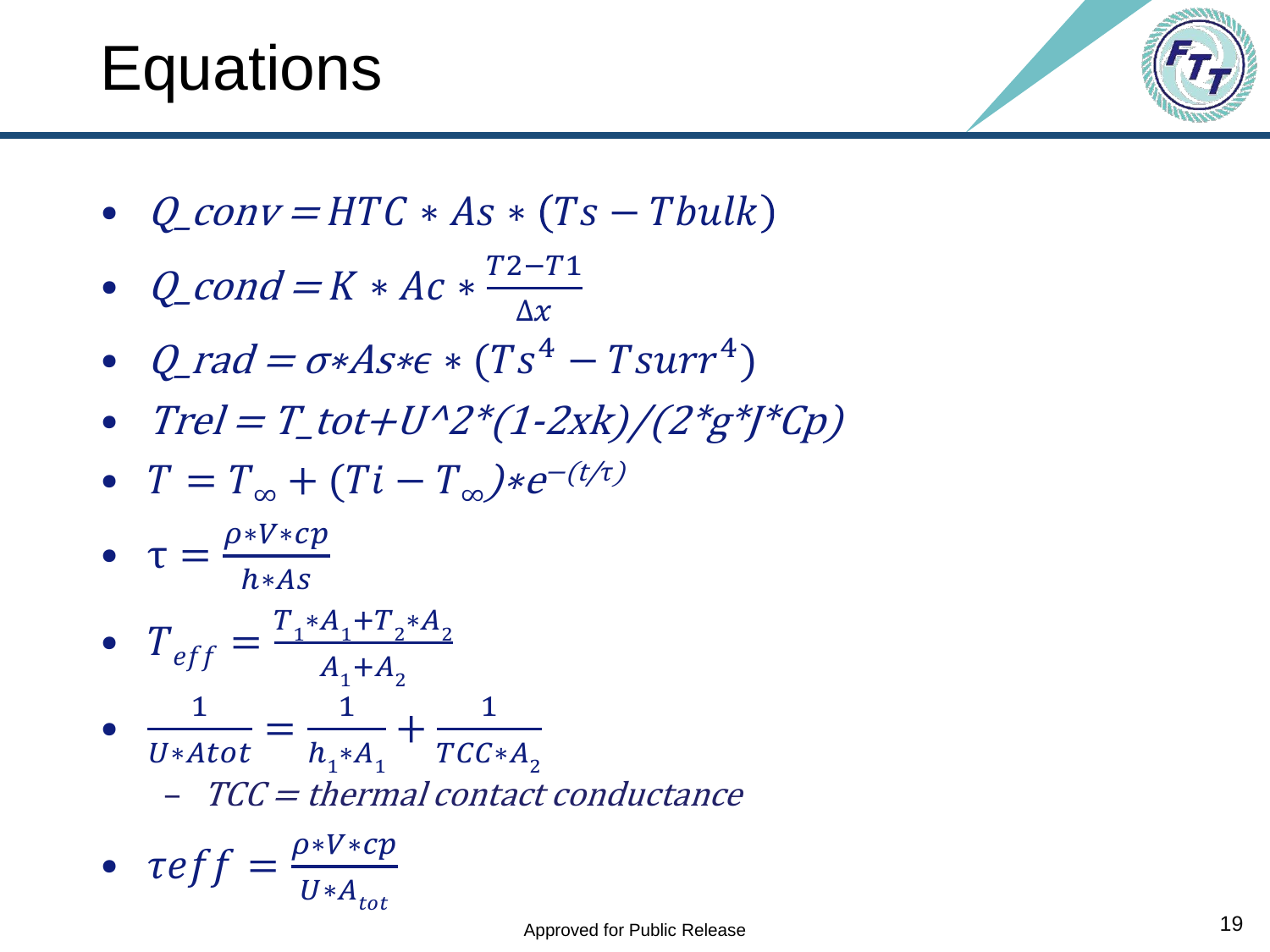![](_page_19_Picture_0.jpeg)

# Metal Nodal Temp DOF @ All Load Steps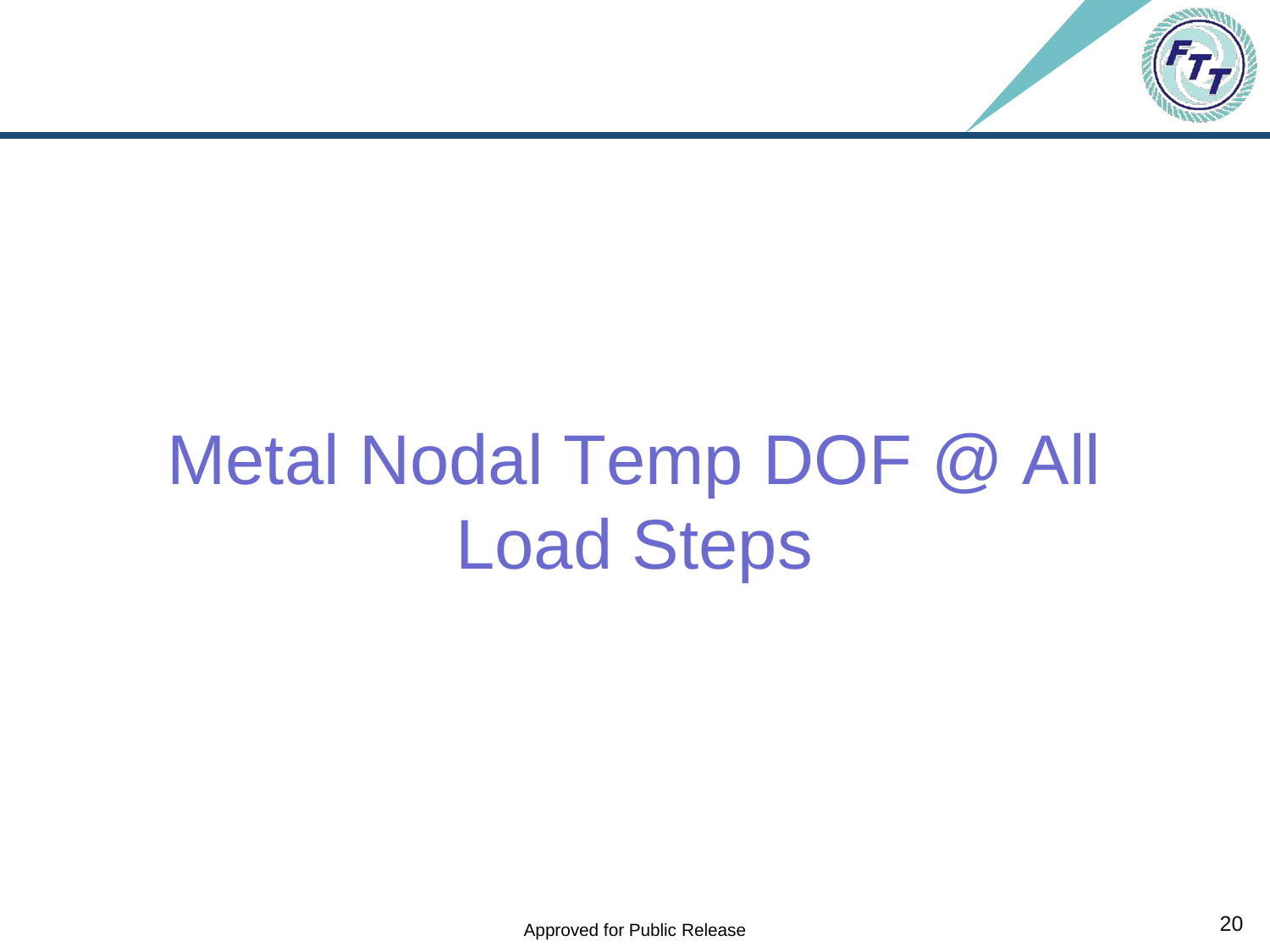### Load Step 1 @ 0.01 Seconds

![](_page_20_Figure_1.jpeg)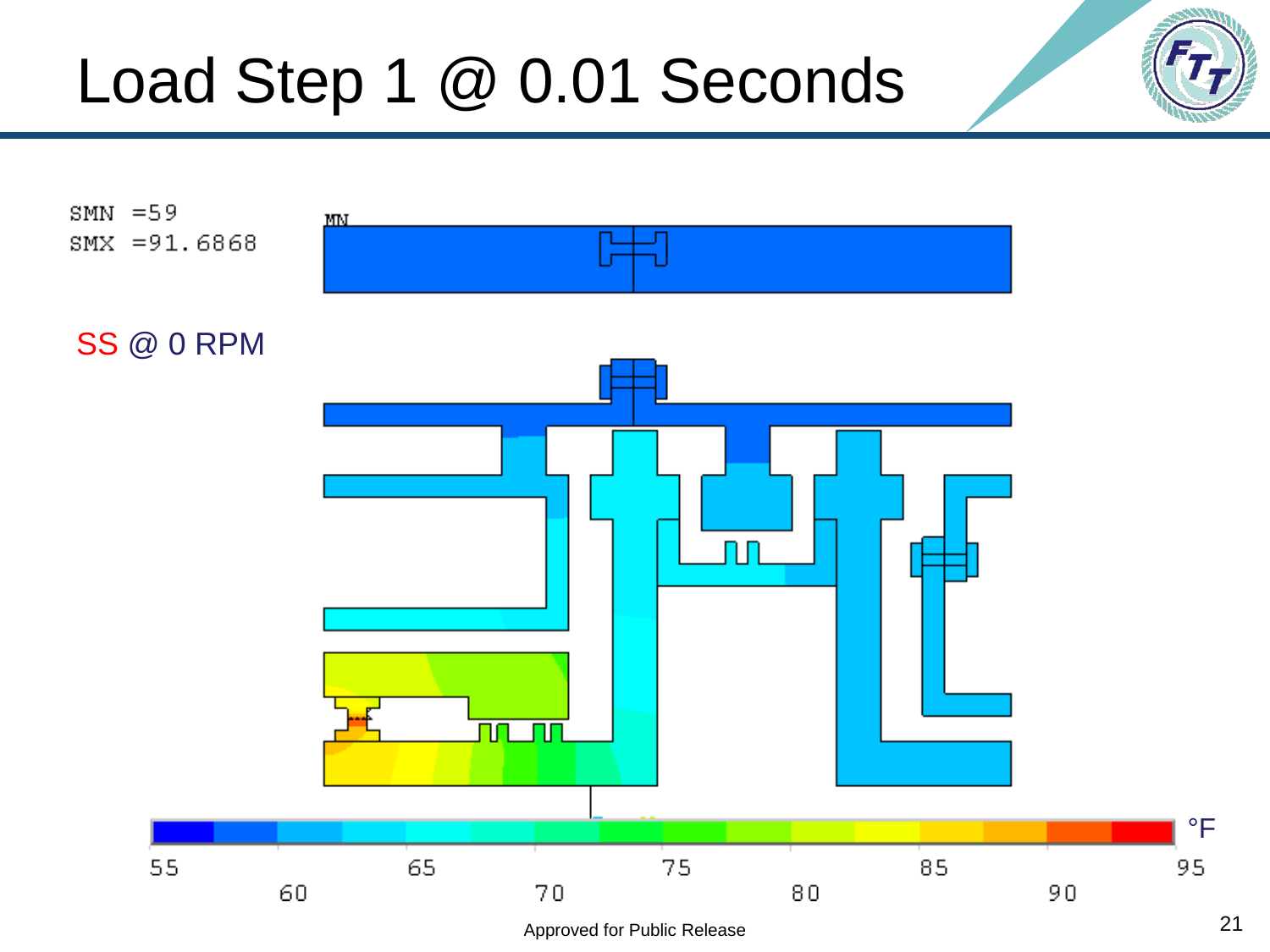#### Load Step 2 @ 30 Seconds

![](_page_21_Figure_1.jpeg)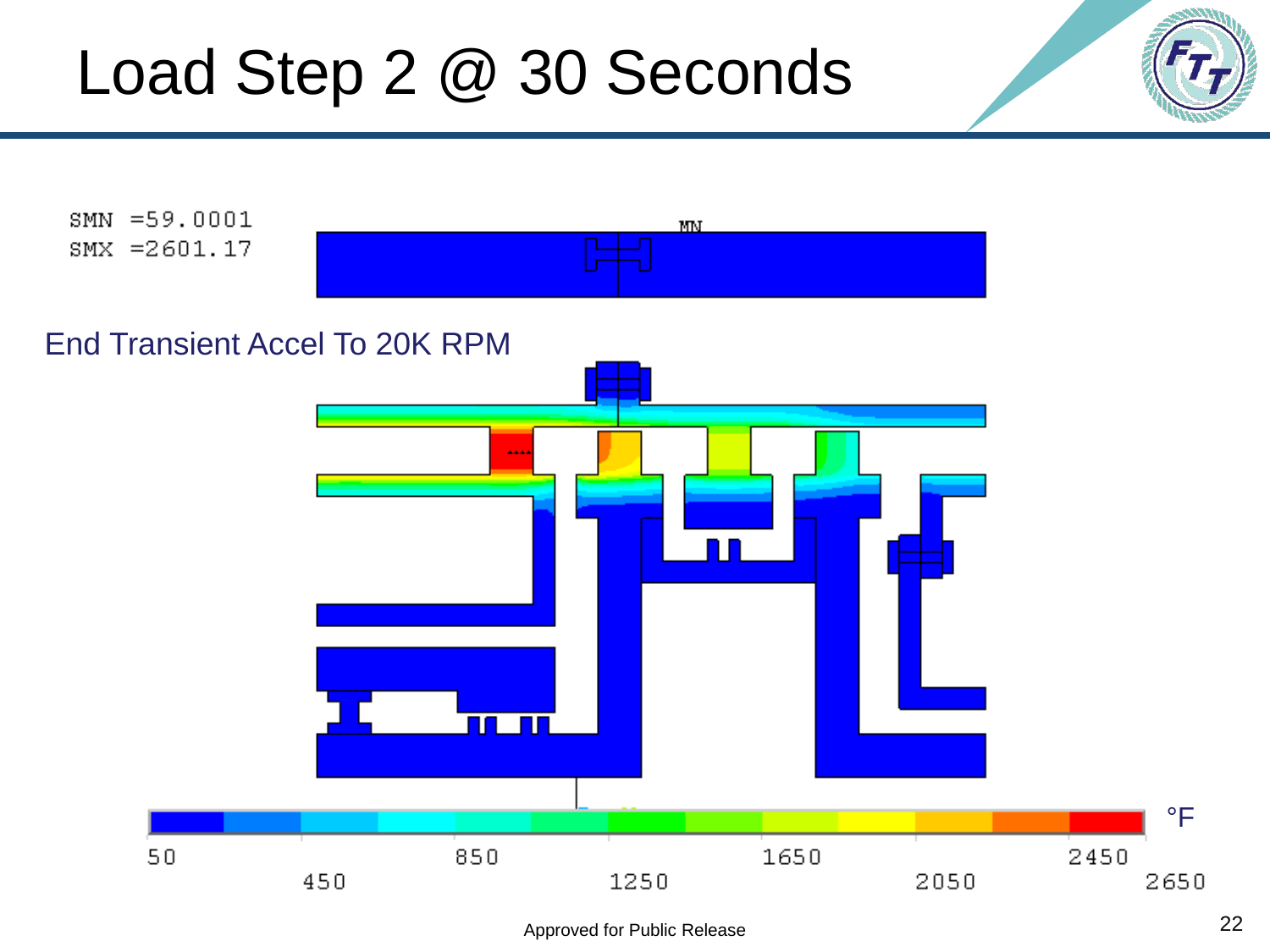## Load Step 3 @ 3629.999 Seconds

![](_page_22_Picture_1.jpeg)

![](_page_22_Figure_2.jpeg)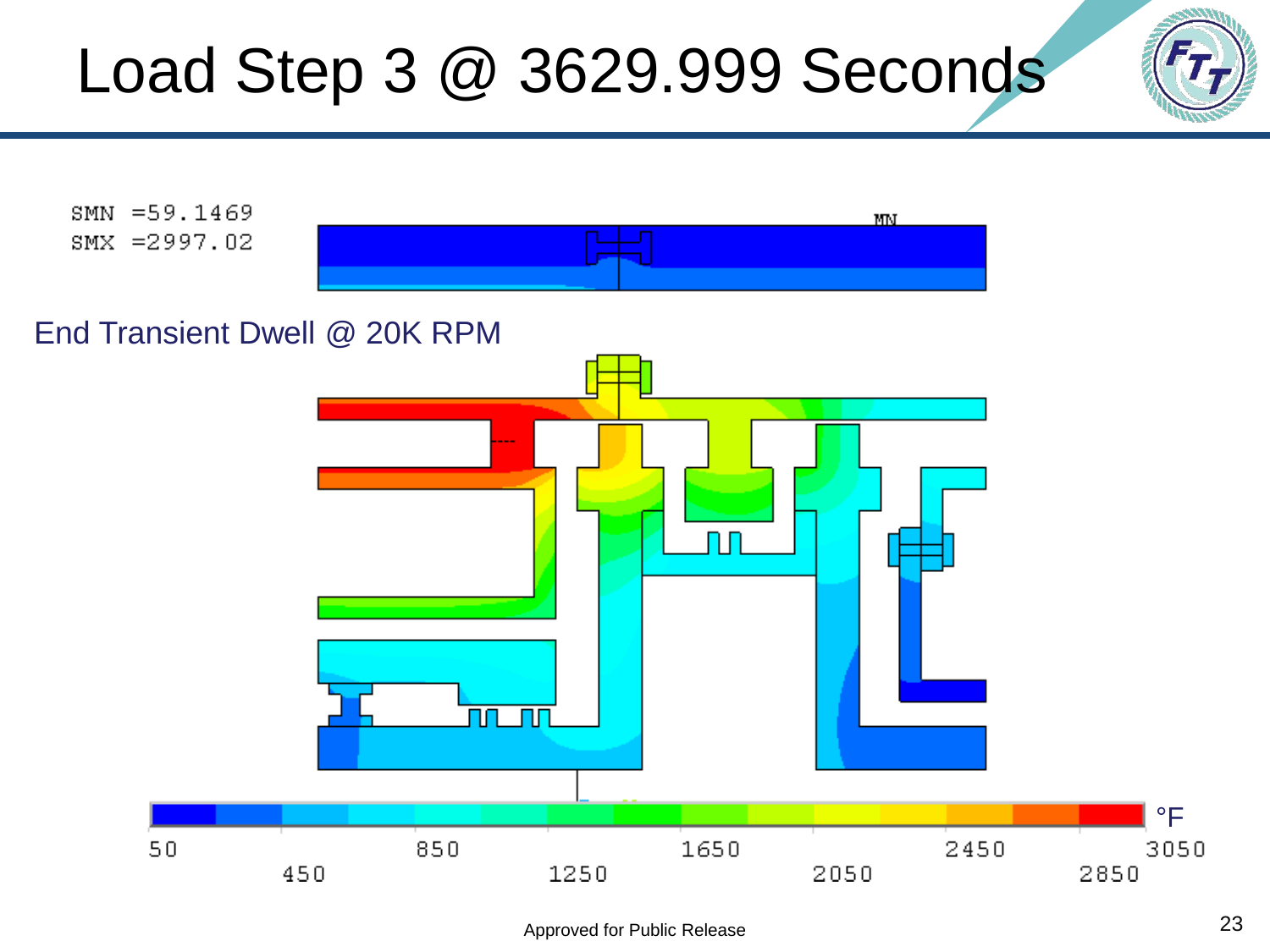#### Load Step 4 @ 3630 Seconds

![](_page_23_Figure_1.jpeg)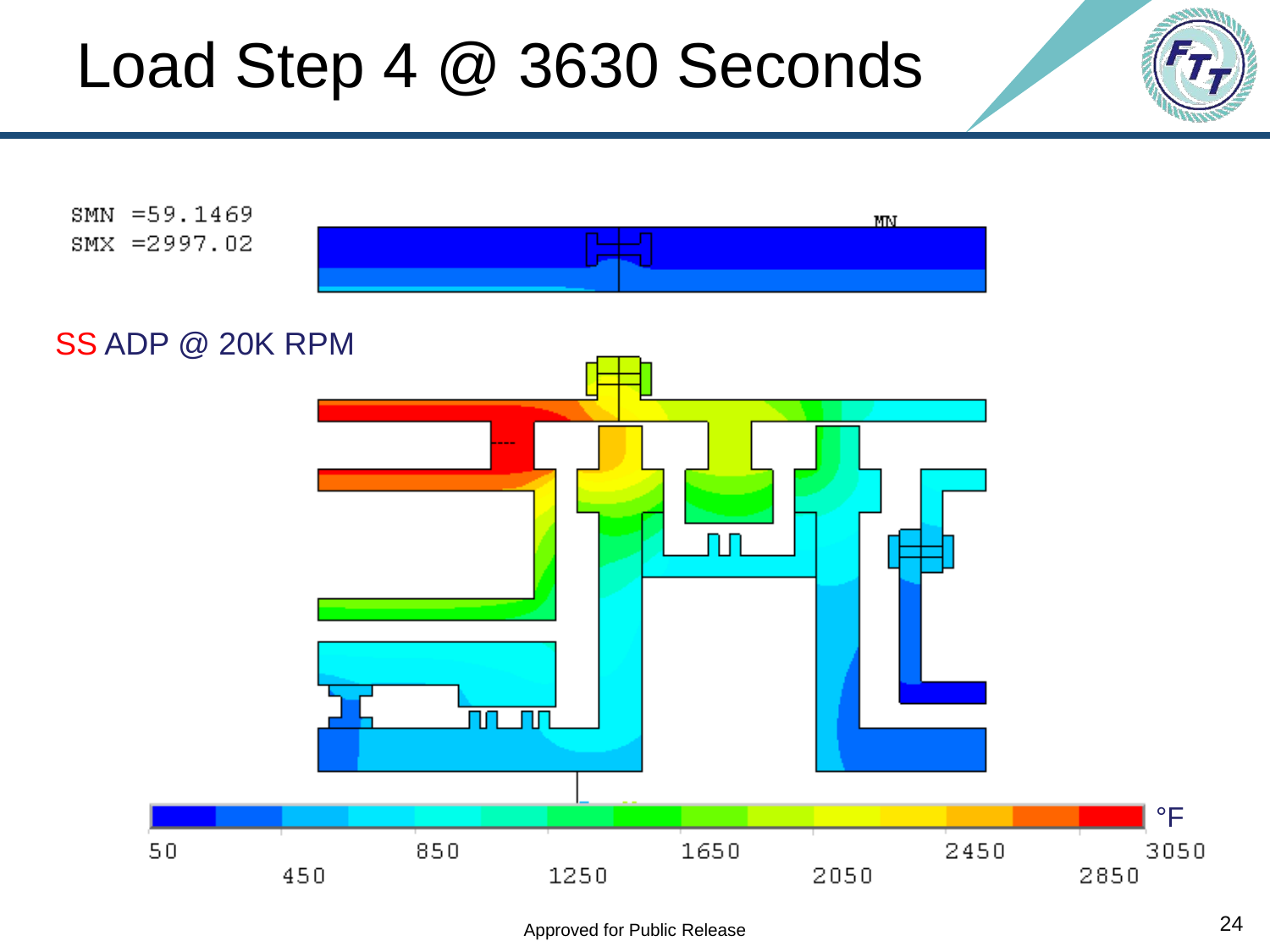#### Load Step 5 @ 3660 Seconds

![](_page_24_Figure_1.jpeg)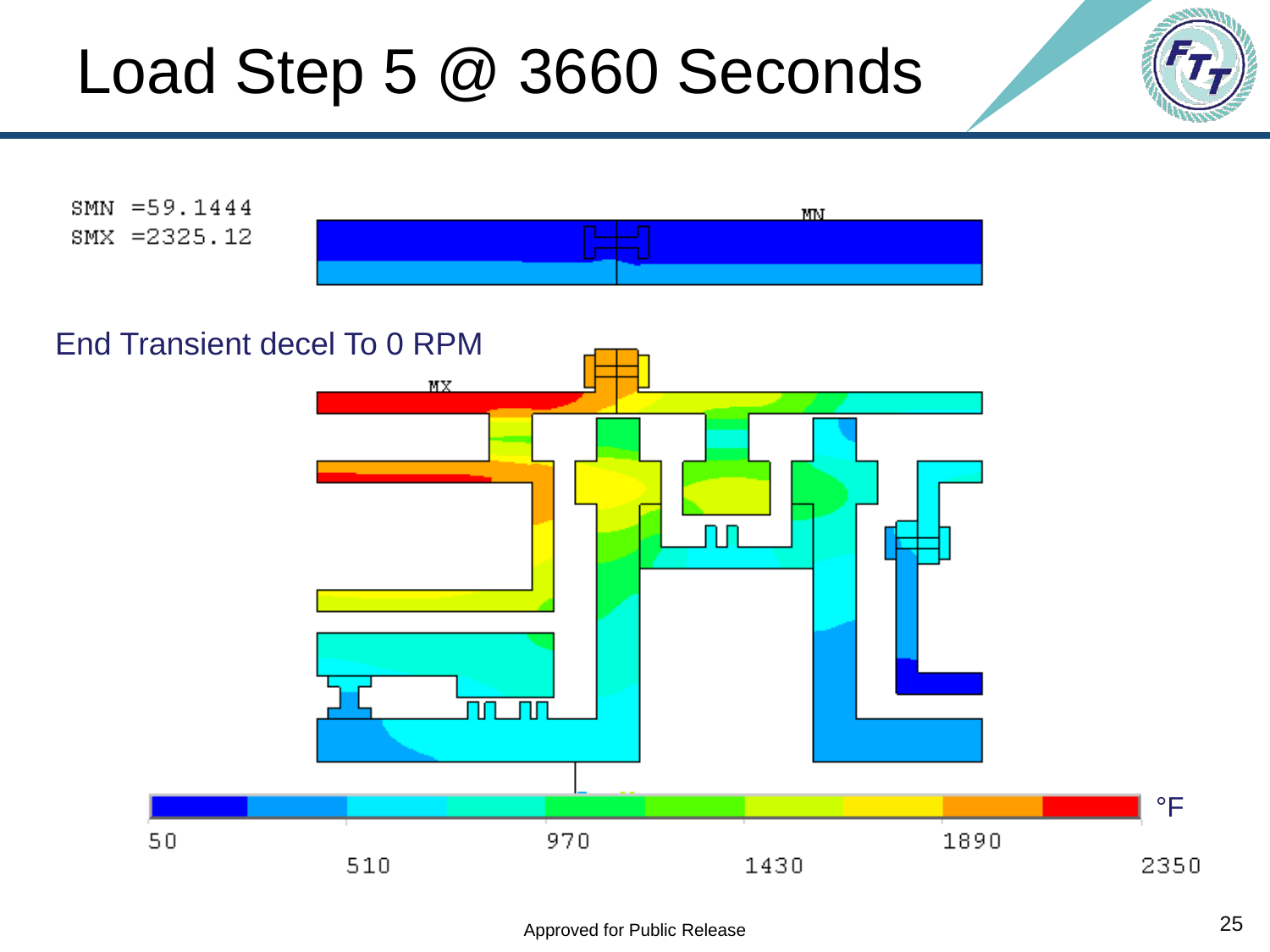#### Load Step 6 @ 7260 Seconds

![](_page_25_Figure_1.jpeg)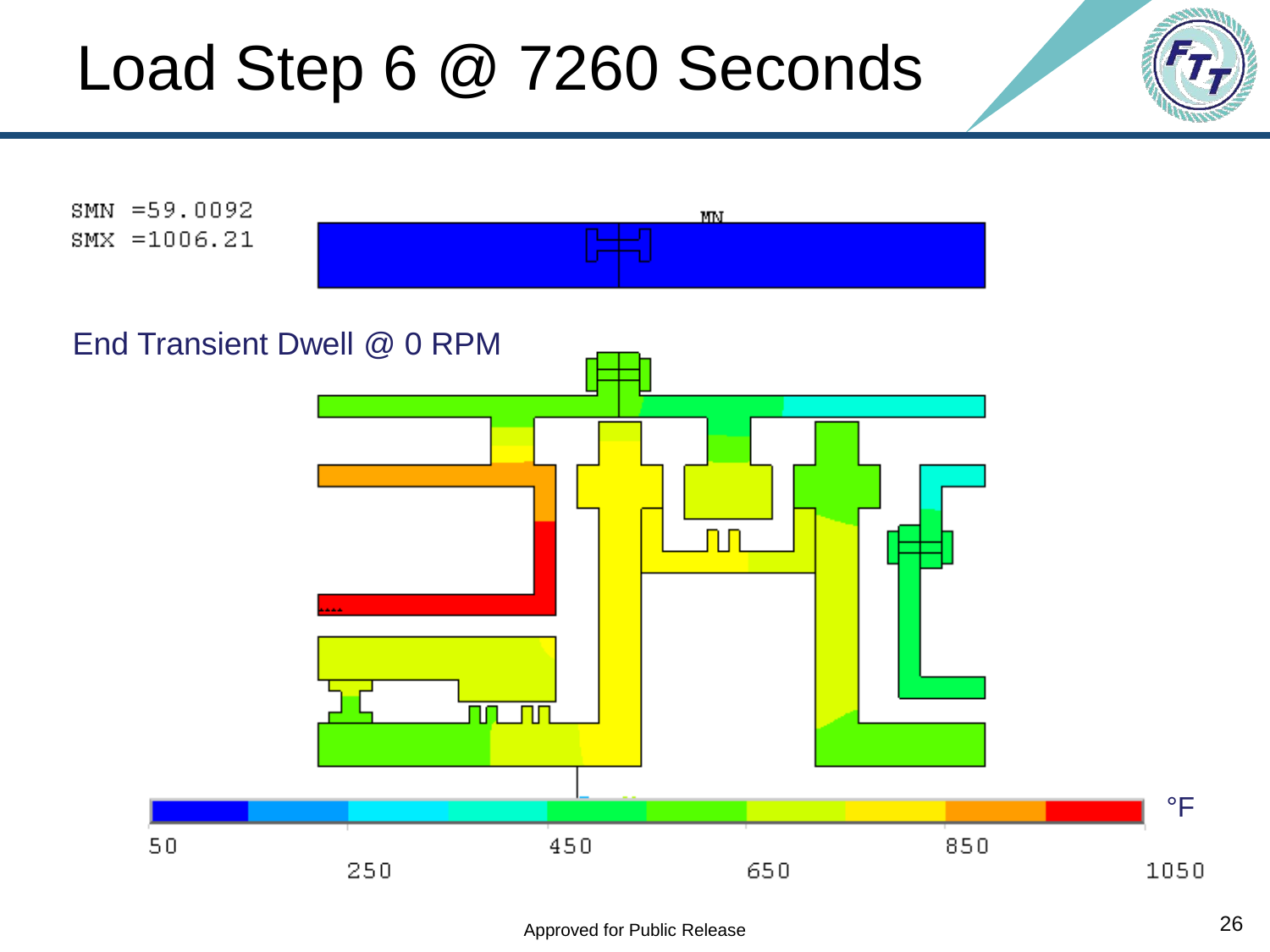### Load Step 7 @ 7261 Seconds

![](_page_26_Figure_1.jpeg)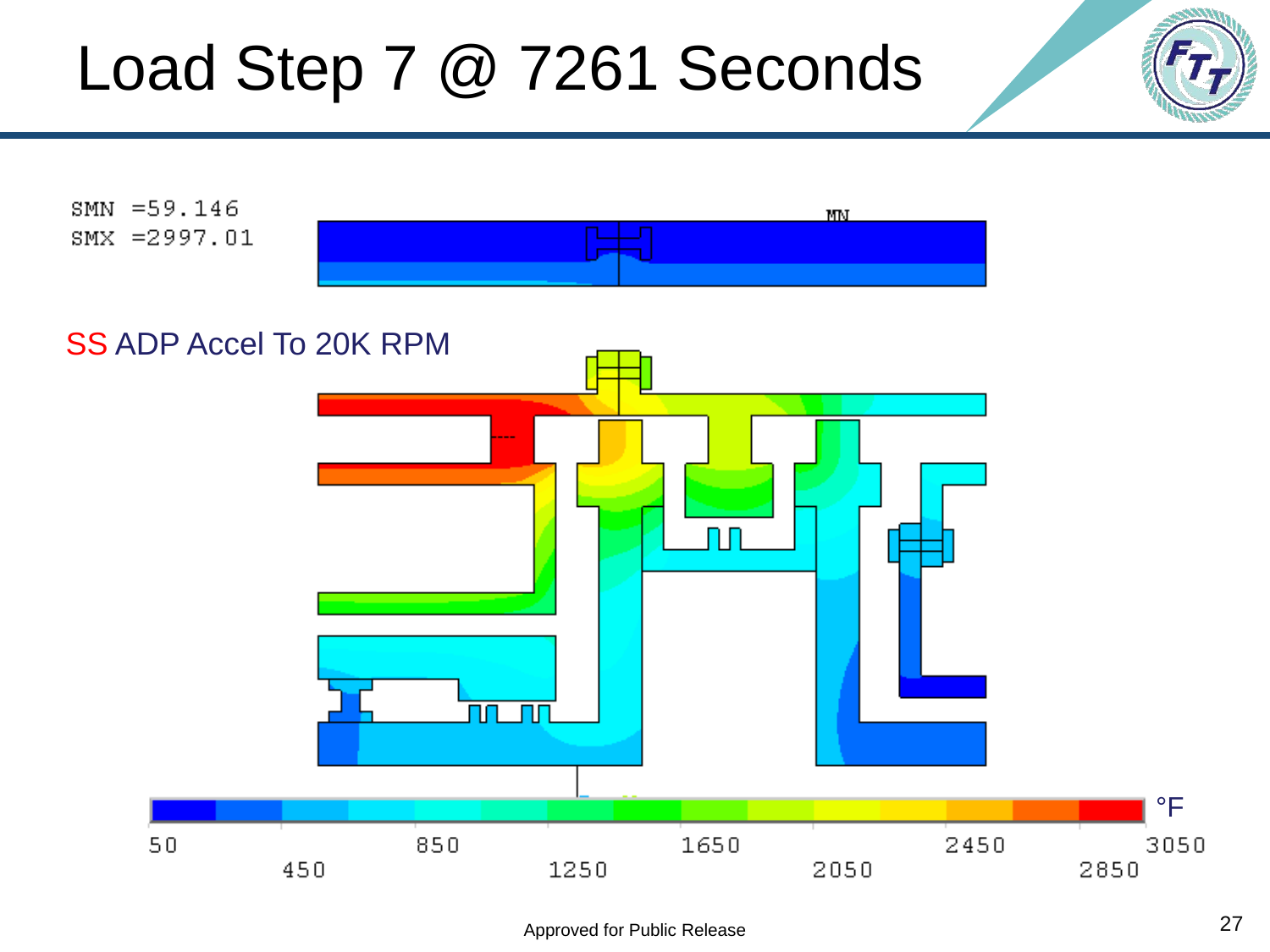### Load Step 8 @ 7264 Seconds

![](_page_27_Figure_1.jpeg)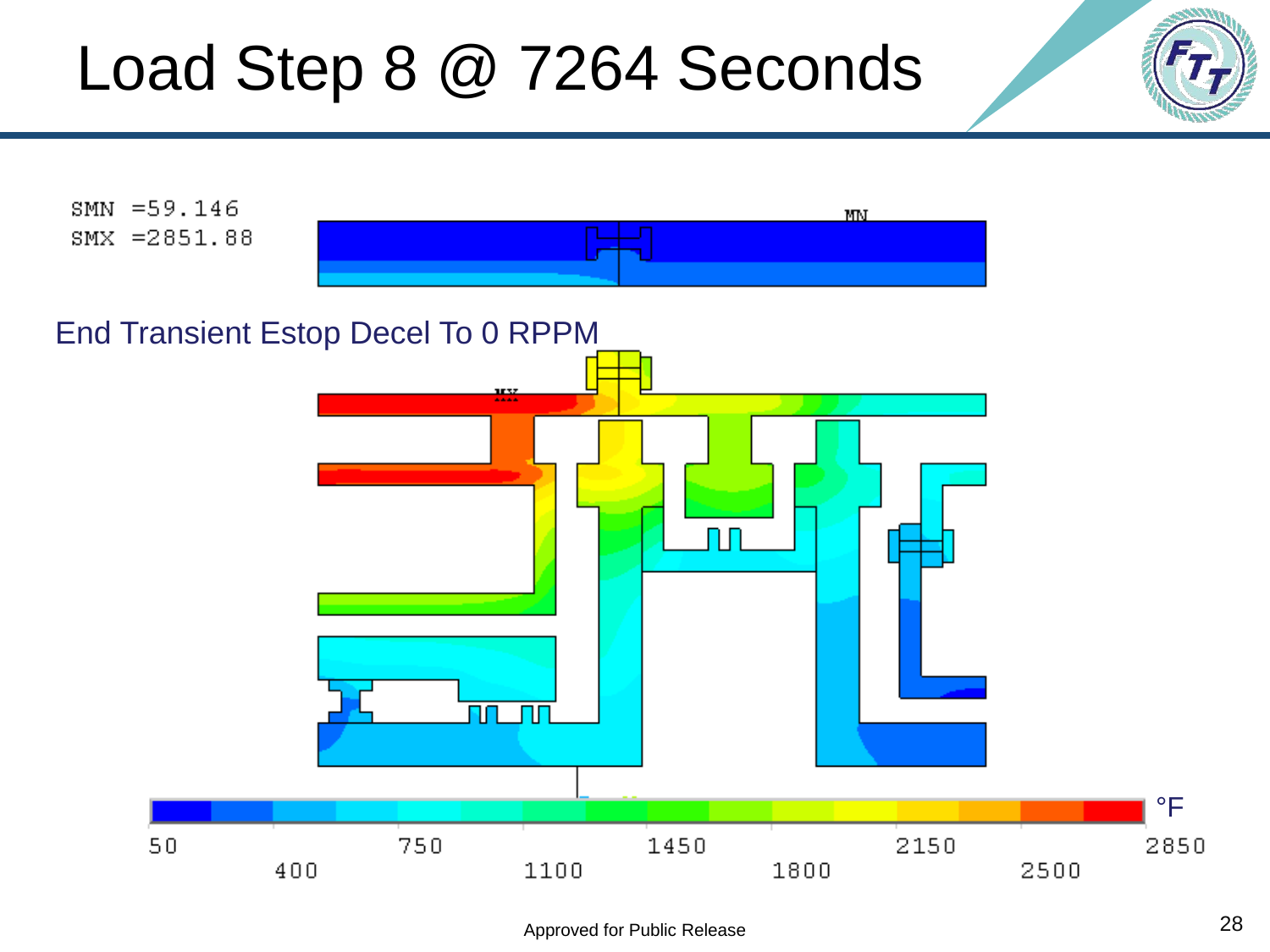#### Load Step 9 @ 10864 Seconds

![](_page_28_Figure_1.jpeg)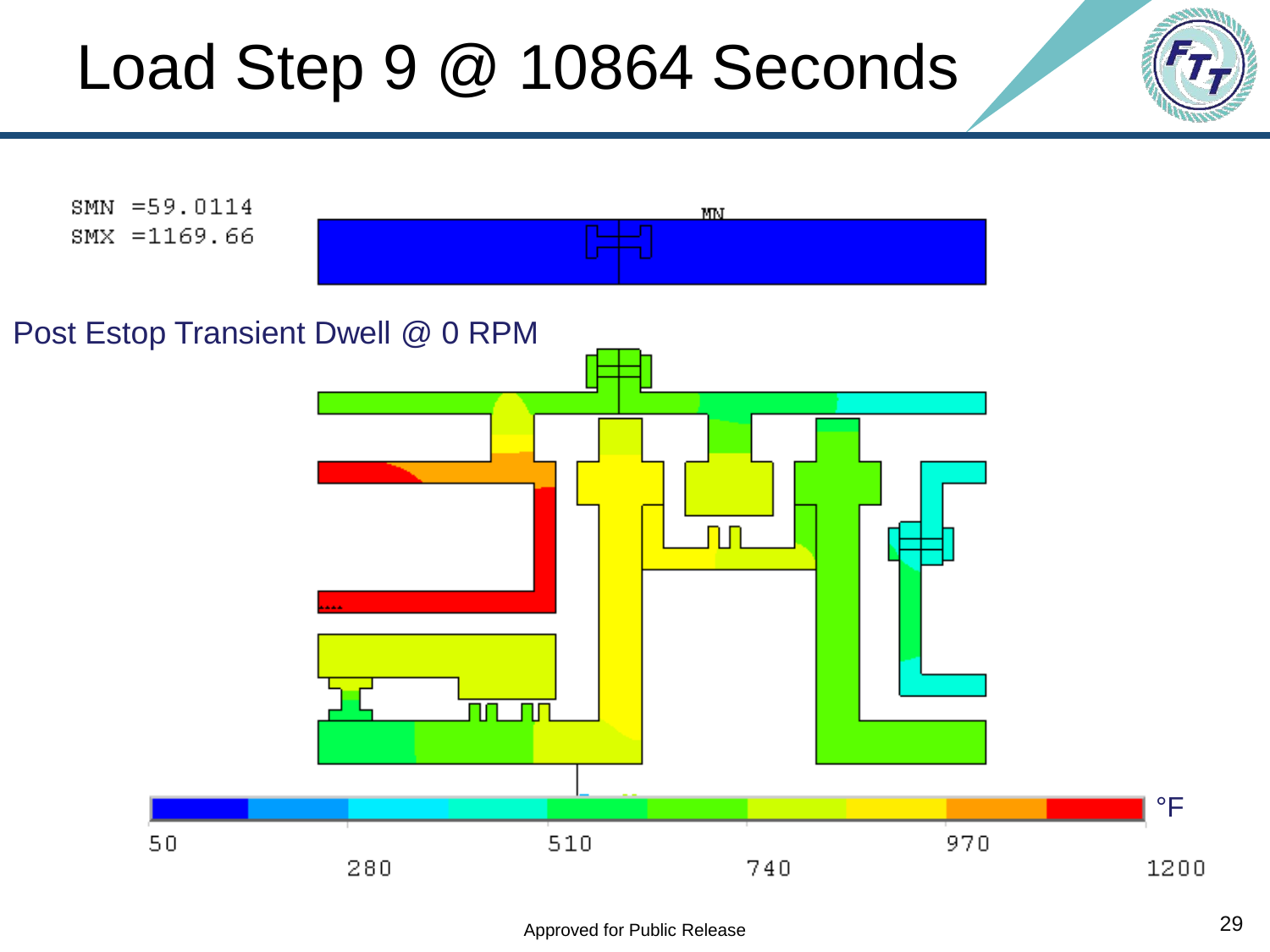Metal Nodal DOF Temp Up to The 6<sup>th</sup> Load Step (Temperature Vs. Time animation)

![](_page_29_Figure_1.jpeg)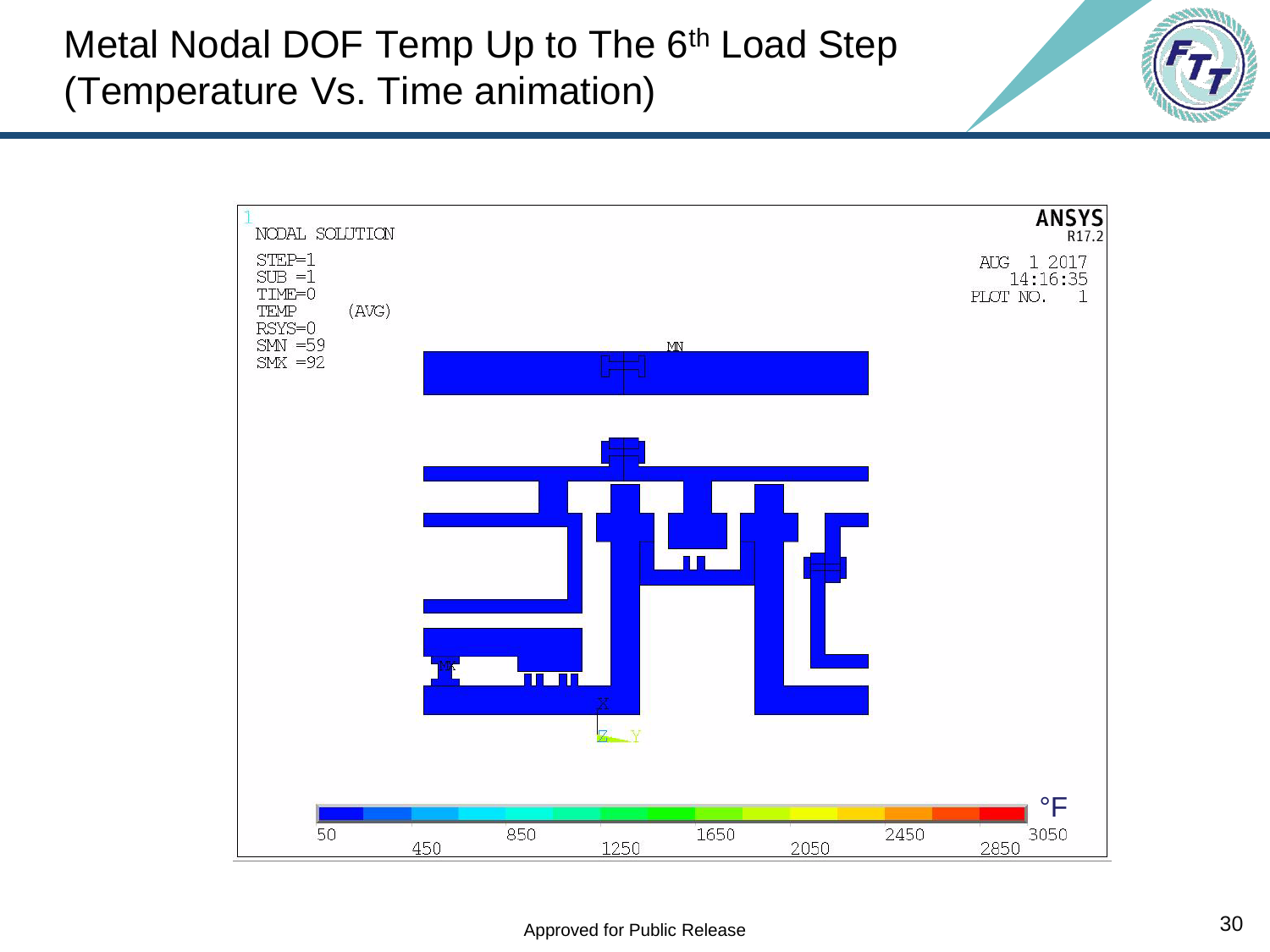![](_page_30_Picture_0.jpeg)

# Hand calculations to prove results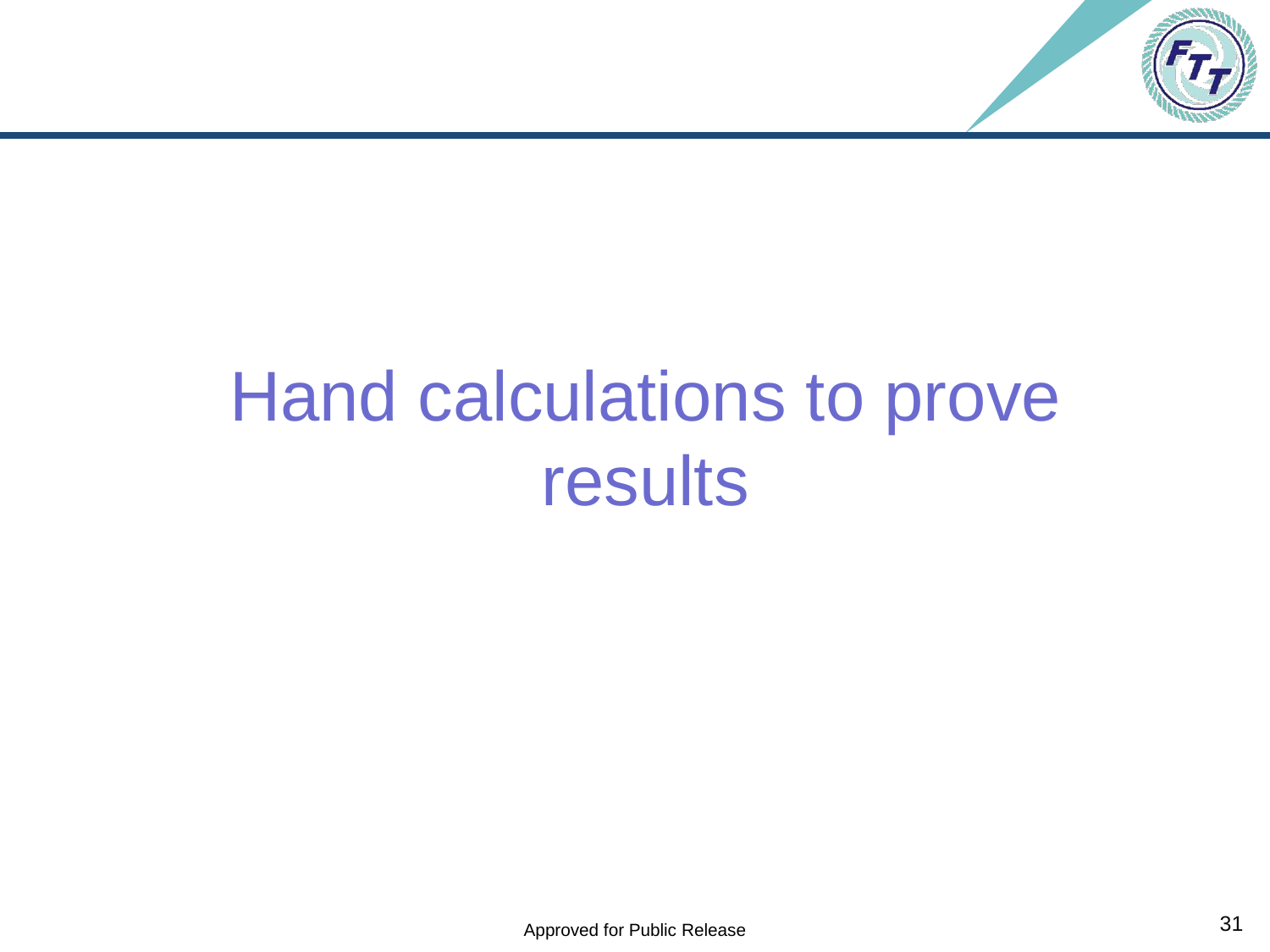1-D SS Hand Calc  $\omega$  t = 3630 s

(Cold purge air entrance b/w 2nd rotor and right cavity)

![](_page_31_Figure_2.jpeg)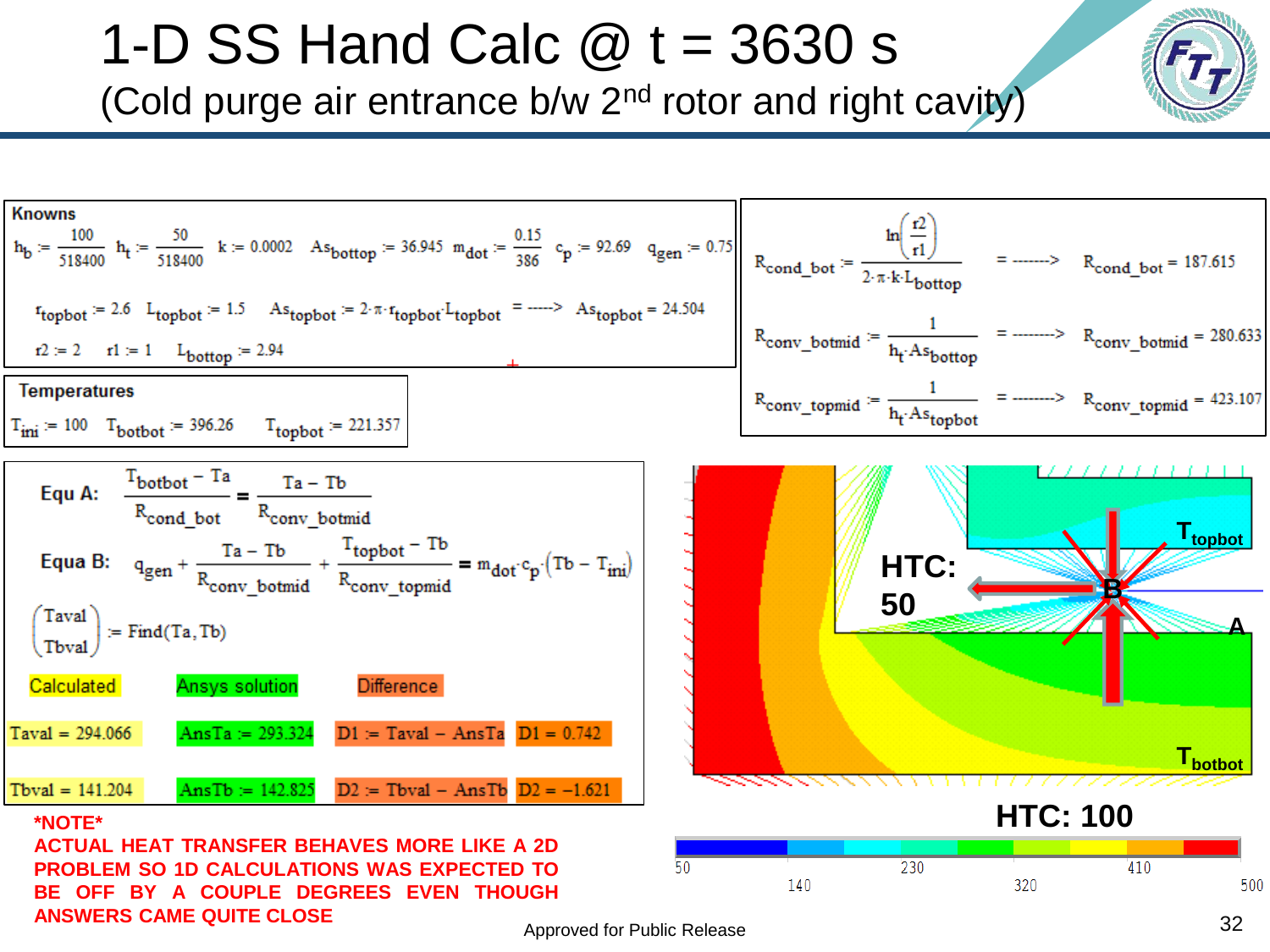#### 1-D Transient Hand Calc from  $t = [0.01$  to 30] s

![](_page_32_Figure_1.jpeg)

![](_page_32_Figure_2.jpeg)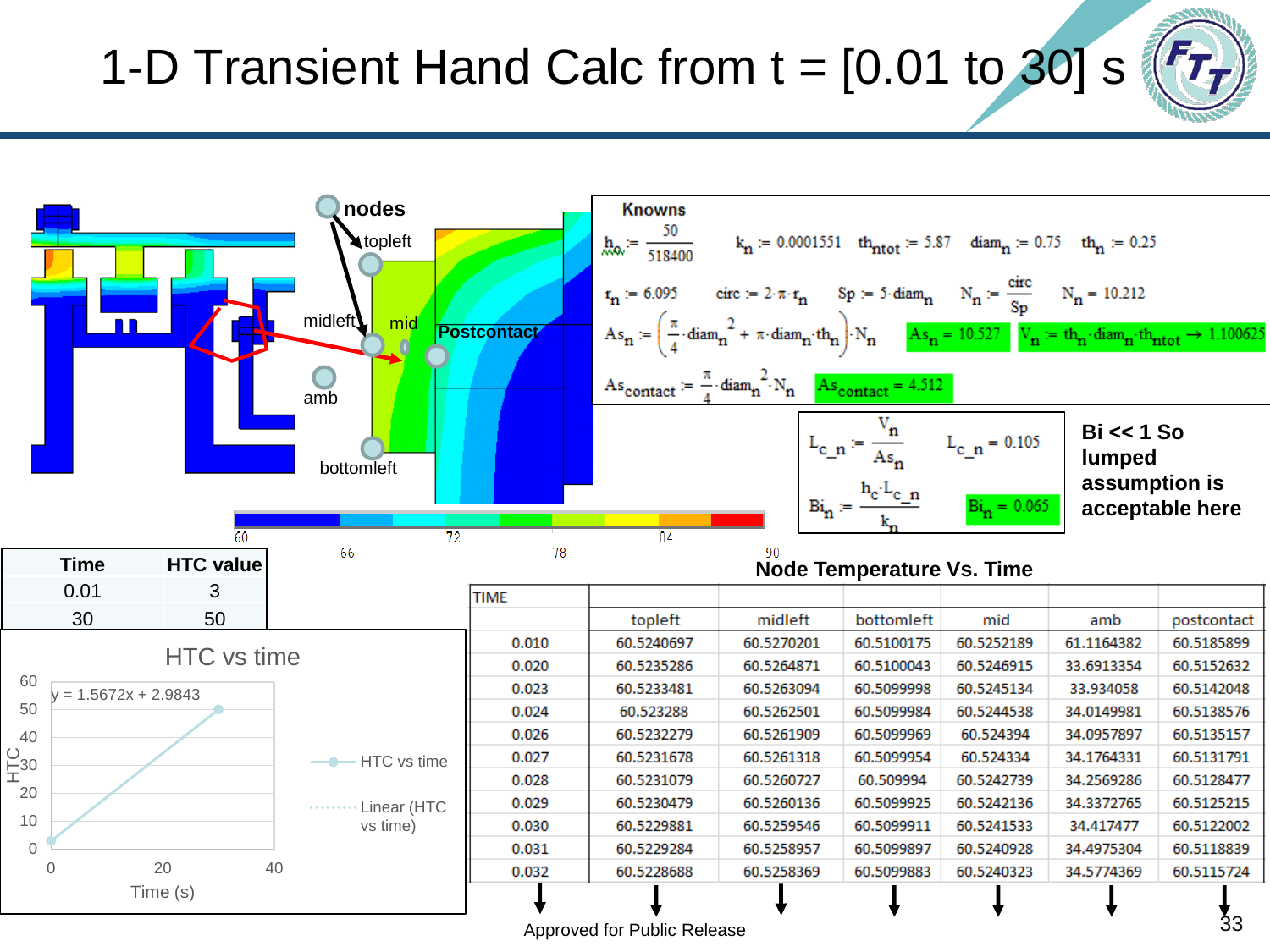#### 1-D Transient Hand Calc from  $t = [0.01$  to 30] s

![](_page_33_Picture_1.jpeg)

- T\_node\_calc shows temperature calculation including contact resistance and contact surface area
- First temperature in T\_node\_calc is an average of initial temperatures of nodes selected and are part of the bolt nut
- HTC values is parameterized to change linearly b/w load steps

|                |                        |                  |             | T_infin_eff           | htc_1       | htc_eff     | tau                  | tau_eff  | T node calc | T node w/o contact |
|----------------|------------------------|------------------|-------------|-----------------------|-------------|-------------|----------------------|----------|-------------|--------------------|
|                |                        |                  |             |                       |             |             |                      |          | 60.52158155 |                    |
|                | <b>Time</b>            | <b>HTC</b> value |             | 41.73904883           | 3.015644    | 2.081599071 | 522.7593261          | 530.1154 | 60.52       | $6.05E + 01$       |
|                | 0.01                   | 3                |             | 41.90863226           | 3.020868    | 2.085154902 | 521.8553161 529.2114 |          | 60.52       | 60.52089849        |
|                | 30                     | 50               |             | 41.96518455           | 3.0226093   | 2.086340141 | 521.5546739          | 528.9108 | 60.52       | 60.52084202        |
|                | HTC vs time            |                  |             | 42.02163448           | 3.0243507   | 2.087525361 | 521.2543778          | 528.6105 | 60.52       | 60.52078569        |
| 60             |                        |                  |             | 42.07798227           | 3.026092    | 2.088710562 | 520.9544274          | 528.3105 | 60.52       | 60.52072951        |
| 50             | $y = 1.5672x + 2.9843$ |                  |             | 42.13422809           | 3.0278333   | 2.089895744 | 520.654822           | 528.0109 | 60.52       | 60.52067346        |
|                |                        |                  |             | 42.19037215           | 3.0295747   | 2.091080907 | 520.3555609          | 527.7117 | 60.52       | 60.52061755        |
| 40             |                        |                  | <b>HTC</b>  | 42.2464145            | 3.031316    | 2.092266051 | 520.0566437 527.4127 |          | 60.52       | 60.52056178        |
| $\frac{1}{20}$ |                        |                  | VS          |                       |             |             |                      |          |             |                    |
| 10             |                        |                  | time        | 96.45433394 21.192932 |             | 13.49963767 | 74.38593272          | 81.74203 | 63.10       | 64.41851564        |
| $\mathbf{0}$   |                        |                  |             | 98.32751952 24.084627 |             | 15.15551727 | 65.45486456          | 72.81096 | 63.98       | 65.77168027        |
| 0              |                        | 20<br>40         |             | 100.6165889 27.702652 |             | 17.17158825 | 56.90632131 64.26242 |          | 65.27       | 67.76500277        |
| Time (s)       |                        |                  |             | 103.1702156 31.739374 |             | 19.35098878 | 49.66878178          | 57.02488 | 66.95       | 70.35287449        |
|                |                        |                  | 106.0511023 | 36.187528             | 21.67117297 | 43.56351835 | 50.91961             | 69.07    | 73.6329412  |                    |
|                |                        |                  |             | 109.3119909           | 41.011875   | 24.09619238 | 38.43901356          | 45.79511 | 71.68       | 77.67178245        |
|                |                        |                  |             | 113.0263969           | 46.199207   | 26.60346033 | 34.12301072          | 41.47911 | 74.86       | 82.53911358        |
|                |                        |                  |             | 115.8705097           | 50.0003     | 28.37821768 | 31.52893133          | 38.88503 | 77.34       | 86.31339979        |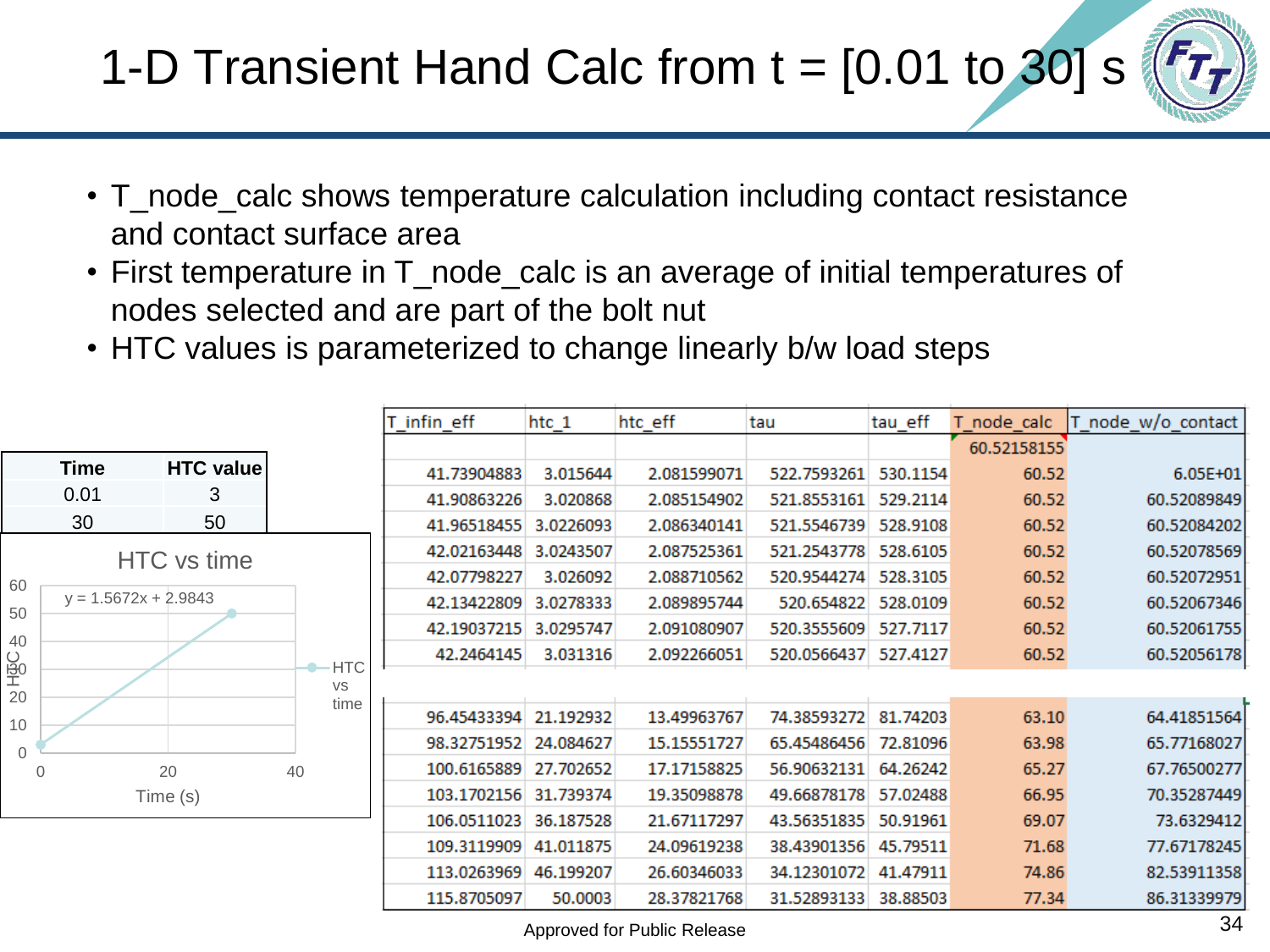![](_page_34_Picture_1.jpeg)

- Calculated (dark blue) solid line shows best match to the actual temperatures of the nodes around the bolt nut
- Cal\_w/o\_contact (turquoise) solid line shows calculated temperature without considering contact resistance which over predicts the actual temperature

![](_page_34_Figure_4.jpeg)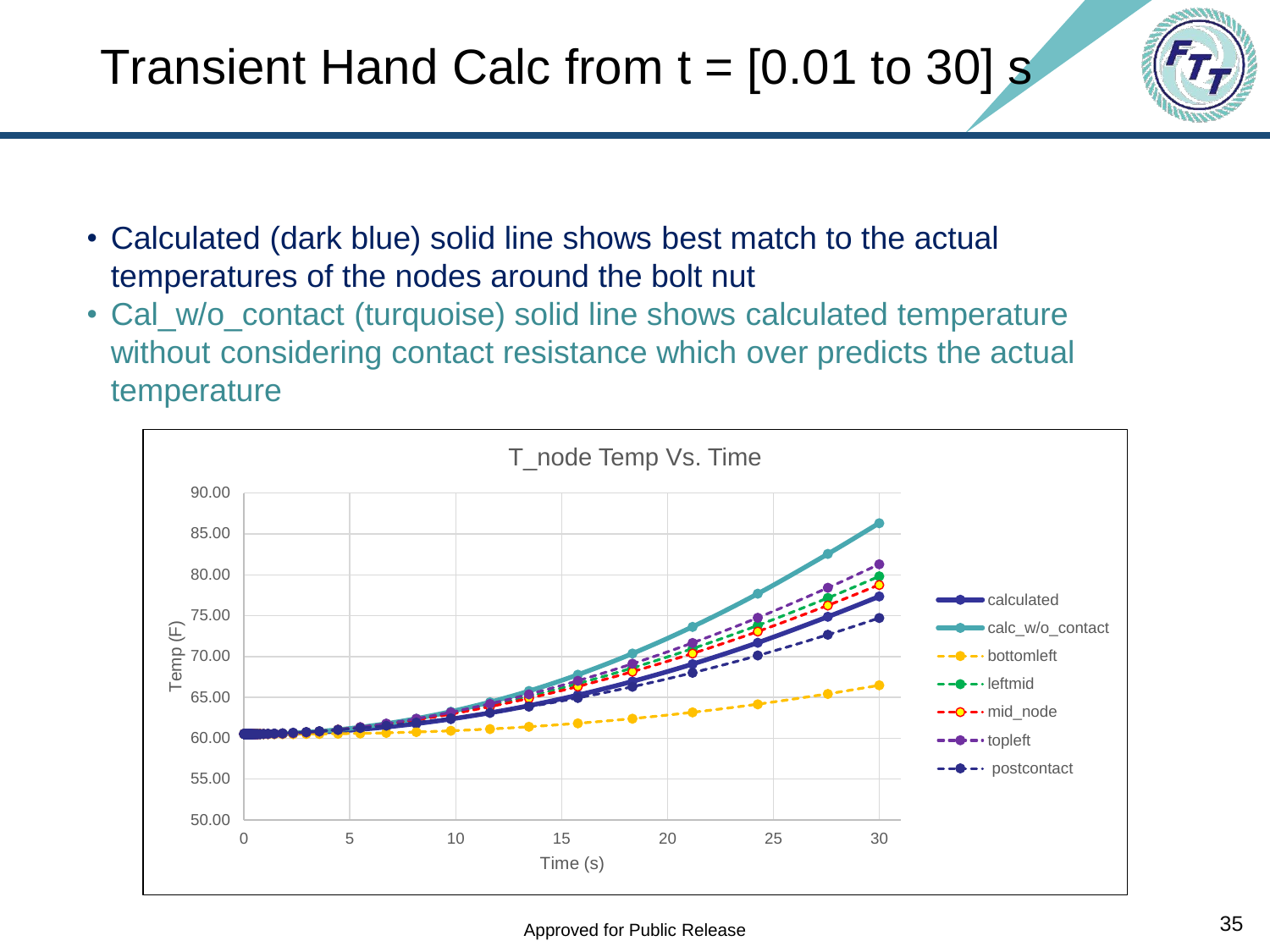![](_page_35_Figure_1.jpeg)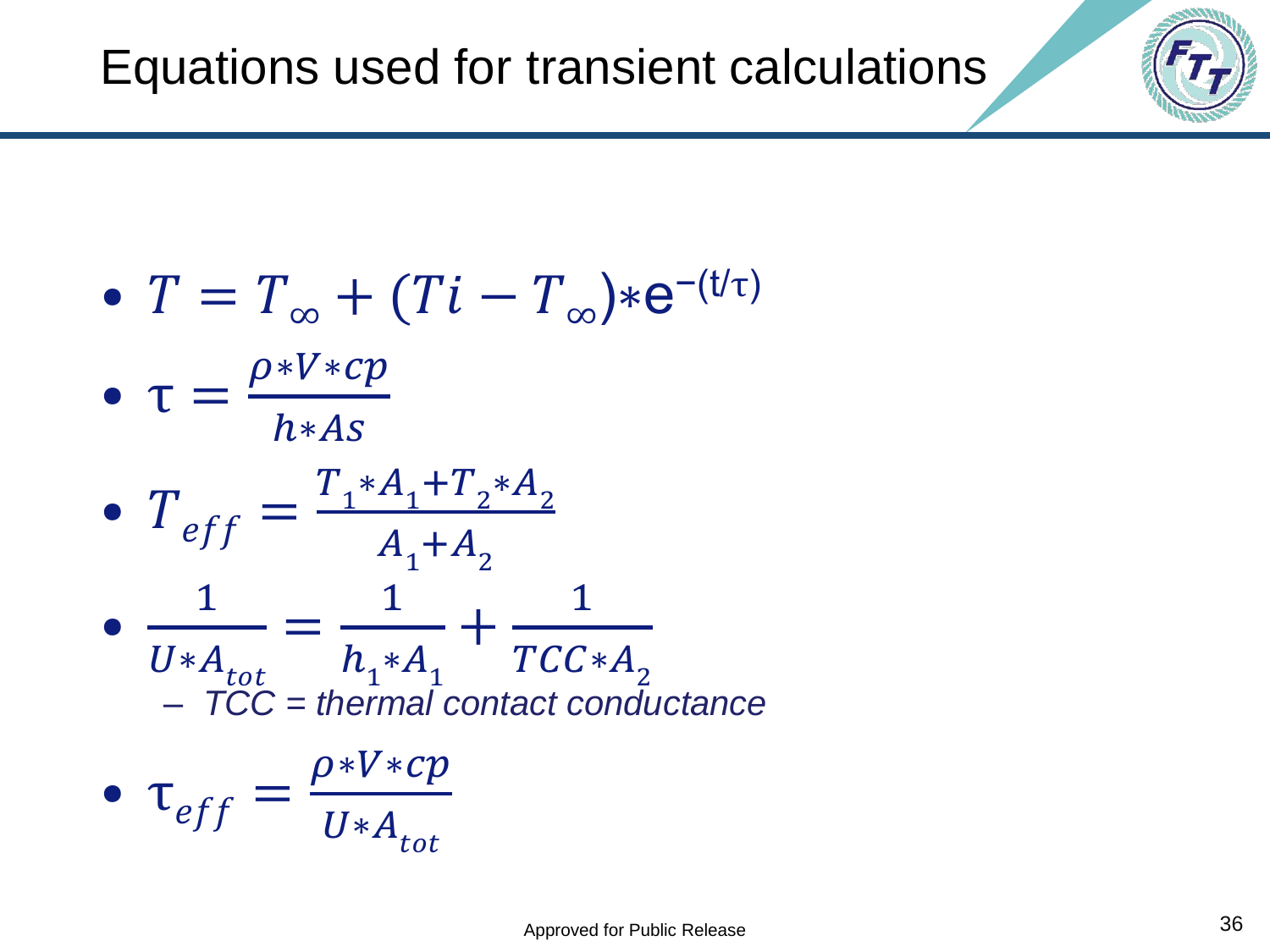![](_page_36_Picture_1.jpeg)

- Ambient temperature,  $C_{p}$ , and HTC would be changing with time
- This means that " $\tau$ " has to be updated with time as well
- Temperature-dependent metal and air properties were inputted into ANSYS
- Biot  $#$  < 1; Lump capacitance is assumed to see how well calculations match with the software calculations

![](_page_36_Figure_6.jpeg)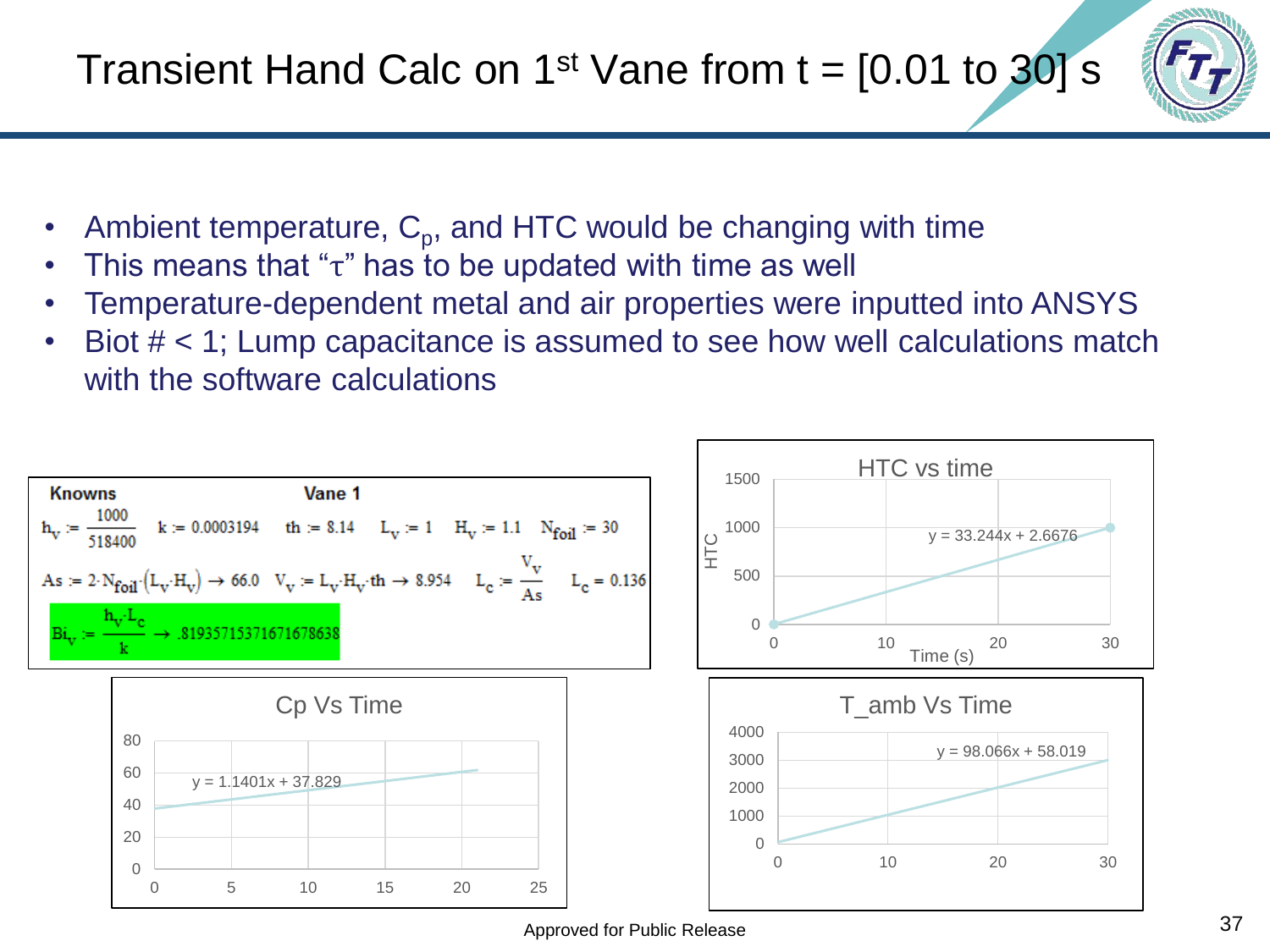![](_page_37_Picture_1.jpeg)

| <b>Knowns</b> |                       |           |  |  |
|---------------|-----------------------|-----------|--|--|
| Height        | $1.1$ in              |           |  |  |
| Width         |                       | $1$ in    |  |  |
| th tot        | $8.14$ in             |           |  |  |
| $Volume =$    | 8.954 in^3            |           |  |  |
| density       | 0.00076863 sling/in^3 |           |  |  |
| mass          | 0.00688231 sling      |           |  |  |
| As tot $=$    |                       | 66 in^2   |  |  |
| N airfoils    | $30^{\circ}$          |           |  |  |
| th above/b    | $0.5$ in              |           |  |  |
| Ac vane1      |                       | 8.14 in^2 |  |  |
| htc unit cor  | 518400                |           |  |  |

Vane1\_top

 $\Box$ 

**Nodes evaluated**

Vane1\_low

Vane1\_mid

|                                                    |                                                  | <b>TIME</b>                               |                                 |                                        |             |             |                                          |  |
|----------------------------------------------------|--------------------------------------------------|-------------------------------------------|---------------------------------|----------------------------------------|-------------|-------------|------------------------------------------|--|
|                                                    |                                                  | 0                                         |                                 |                                        | Vane1 top   | Vane1 mid   | Vane1 low                                |  |
|                                                    | 0.01<br>0.02                                     |                                           | 59.6536739                      |                                        | 60.5944067  | 61.4843542  |                                          |  |
|                                                    |                                                  |                                           | 59.6537833                      |                                        | 60.5944201  | 61.4844516  |                                          |  |
|                                                    |                                                  | 0.023333333<br>0.024444444<br>0.025555556 |                                 | 59.6538333<br>59.6538516<br>59.6538714 |             | 60.5944263  | 61.4844965<br>61.4845129<br>61.4845307   |  |
|                                                    |                                                  |                                           |                                 |                                        |             | 60.5944286  |                                          |  |
|                                                    |                                                  |                                           |                                 |                                        |             | 60.594431   |                                          |  |
|                                                    |                                                  |                                           |                                 |                                        |             |             |                                          |  |
|                                                    | 26.931972<br>27.931972<br>28.931972<br>29.465986 |                                           | 1867.92207                      |                                        | 2253.61074  | 1888.8352   |                                          |  |
|                                                    |                                                  |                                           |                                 | 1965.24696<br>2064.82099               |             | 2367.23735  | 1987.77592<br>2087.66258                 |  |
|                                                    |                                                  |                                           |                                 |                                        |             | 2480.5479   |                                          |  |
|                                                    |                                                  |                                           |                                 |                                        | 2118.26367  | 2540.92888  | 2141.18748                               |  |
| 30                                                 |                                                  |                                           |                                 | 2171.8766                              | 2601.16667  | 2194.86674  |                                          |  |
|                                                    |                                                  |                                           |                                 |                                        |             |             | T node calc                              |  |
| amb                                                |                                                  | htc 1                                     |                                 | cp                                     | tau         | 60.57747827 |                                          |  |
| 58.99966<br>59.98032<br>60.30720667<br>60.41616889 |                                                  |                                           | 3.00004<br>3.33248<br>3.4432933 |                                        | 37.840401   | 681.84265   | 60.57745513<br>60.5774454<br>60.57744389 |  |
|                                                    |                                                  |                                           |                                 |                                        | 37.851802   | 614.008646  |                                          |  |
|                                                    |                                                  |                                           |                                 |                                        | 37.85560233 | 594.3080565 |                                          |  |
|                                                    |                                                  | 3.4802311                                 |                                 | 37.85686911                            | 588.0199855 | 60.57744358 |                                          |  |
|                                                    |                                                  |                                           |                                 |                                        |             |             |                                          |  |
| 2797.195766<br>2895.261766                         |                                                  | 931.23808                                 |                                 | 61.77                                  | 3.585686817 | 2436.299824 |                                          |  |
|                                                    |                                                  |                                           | 964.48208                       |                                        | 61.77       | 3.462094502 | 2551.439519                              |  |
|                                                    |                                                  | 2947.630383                               | 982.23484                       |                                        | 61.77       | 3.399521138 | 2609.033247                              |  |
| 2999.999                                           |                                                  | 999.9876                                  |                                 | 61.77                                  | 3.339169502 | 2666.814707 |                                          |  |

![](_page_37_Figure_4.jpeg)

Min Temp of 59°F HTC of 3 Btu/hr/ft<sup>2</sup>/°F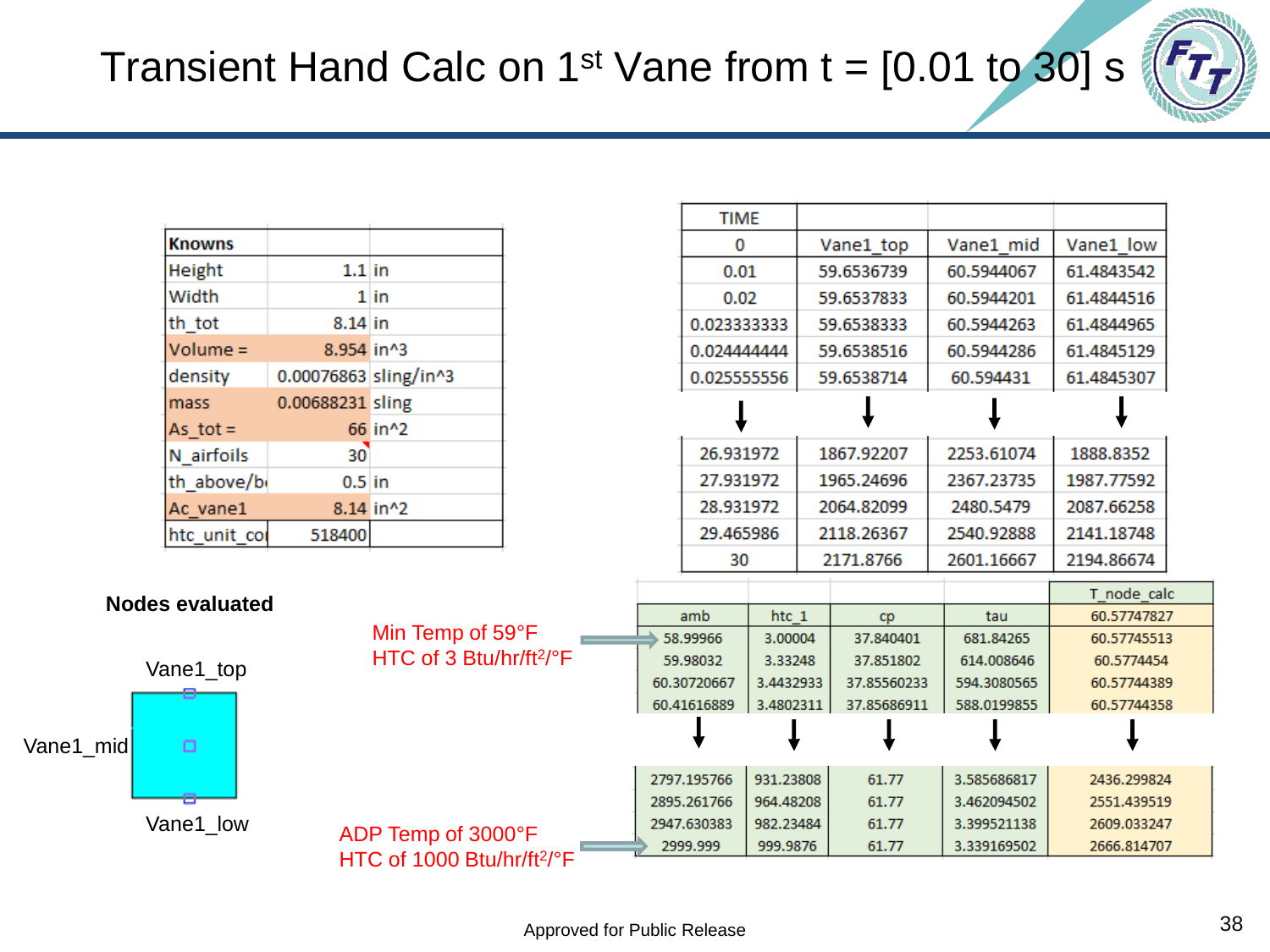Transient Hand Calc on 1<sup>st</sup> Vane from  $t = [0.01$  to 30] s

• Calculated temperature followed same trend as the middle node temp of the vane but reached higher temperature at the end of the load step

![](_page_38_Figure_3.jpeg)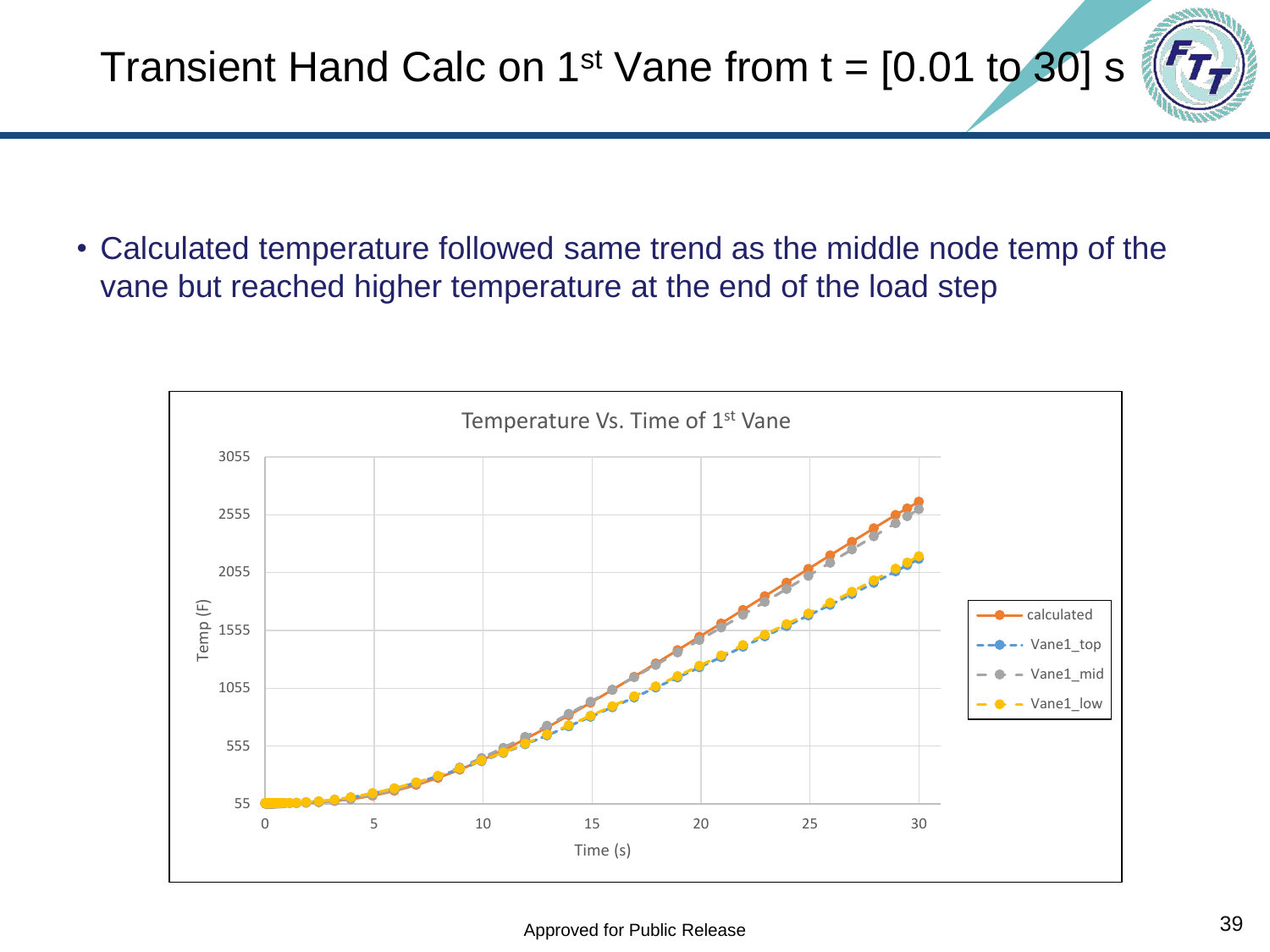## ANSYS Error Encounter

- 
- 1D SS hand calculation was attempted within the bleed section of the model, but calculations did not match ANSYS
- Too few fluid nodes were utilized to capture the large temperature gradient in that area
- More fluid nodes would better capture large temperature gradients
- This was taken into account, and the project continued as-is
- Comparison of ANSYS versions is still valid
- For the purpose of checking SS 1D hand calculations without permanently changing the initial BCs placed on the model; the bleed section was temporarily modified where…
	- Radiation was omitted from the outer casing
	- Inlet flow temperature to the flow path was reduced to 1000°F
	- Top section exposed to ambient was modeled as adiabatic
	- flow rate was increased from 0.03 lbm/s to 0.3 lbm/s
- Calculations proved to be within a couple of degrees from ANSYS thermal output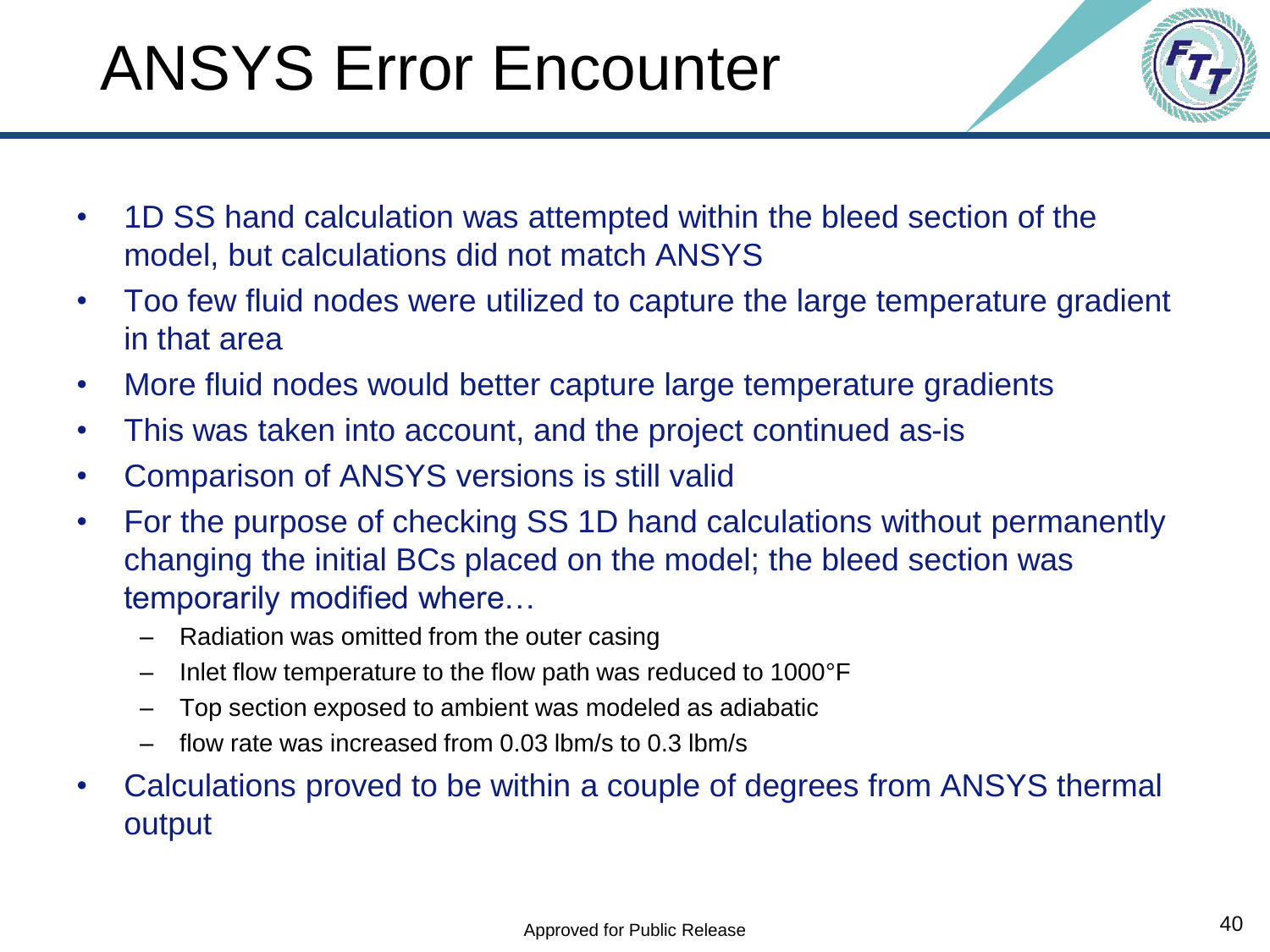#### 1D SS Bleed Section Hand Calc  $@t = 3630 s$

![](_page_40_Figure_1.jpeg)

![](_page_40_Figure_2.jpeg)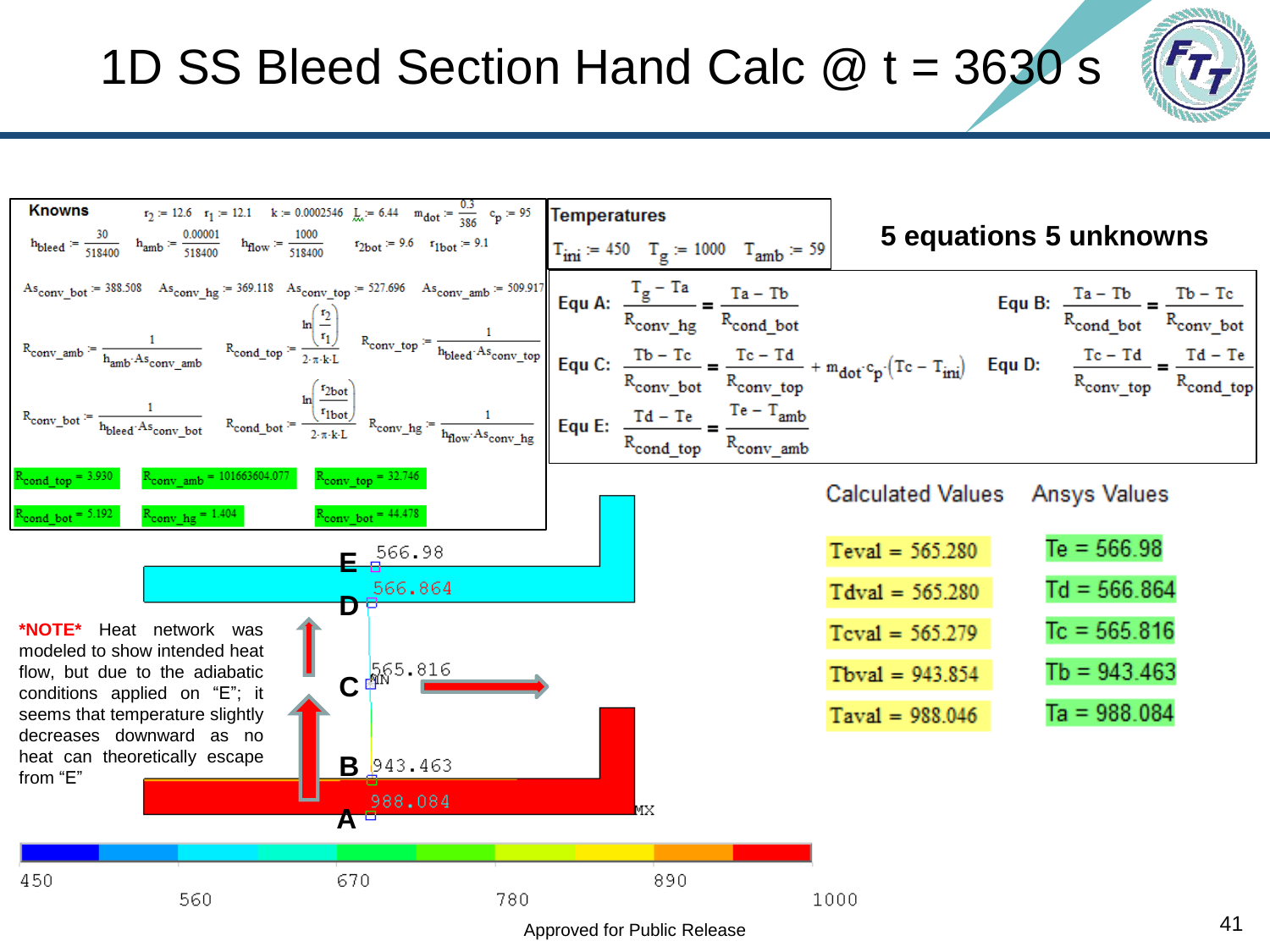## Post Processing Results

- A 2<sup>nd</sup> macro was created to gather all temperatures of every node in the model at all time steps creating a 21,067 x 387 array
- Temperature data is gathered for both ANSYS versions 14.5 and 17.2
- A 3<sup>rd</sup> macro is utilized to calculate maximum ΔTemp and to output corresponding node and time at which it occurs
- Maximum  $\Delta$ Temp = 0.135 °F
- Oscillation limit generally remained < 0.5 most of the time
- Low numbers represent better stability of the output results

![](_page_41_Figure_7.jpeg)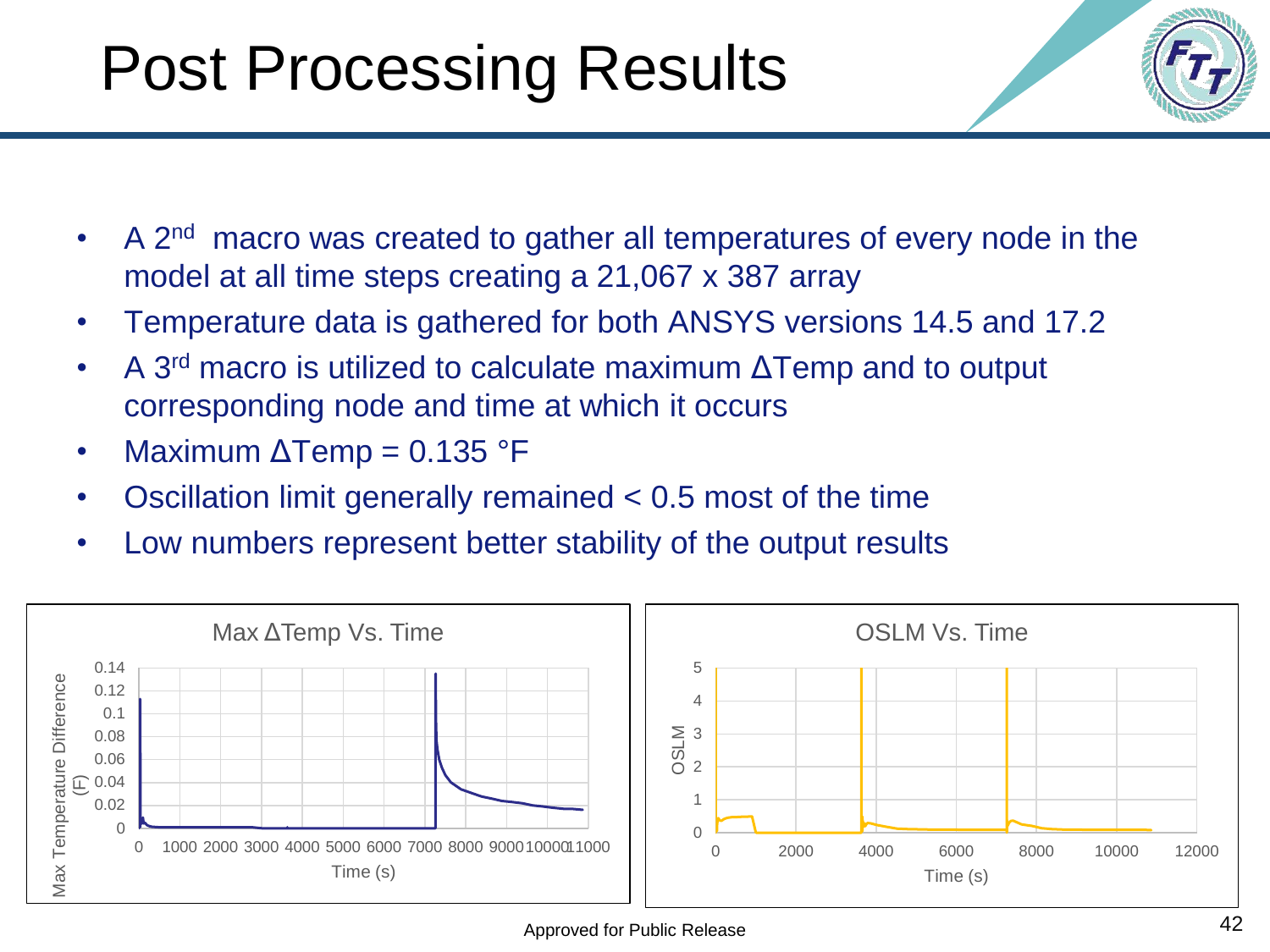![](_page_42_Picture_1.jpeg)

• Verification test for 2D model was deemed successful

 $-$  Max  $\Delta$ Temp = 0.135 °F < 1 °F

- OSLM remained < 1 for most times
- OSLM > 1 for longest duration < 0.1 seconds
- Future verifications should be easy to do by running all 3 Macros to the same model of future ANSYS versions